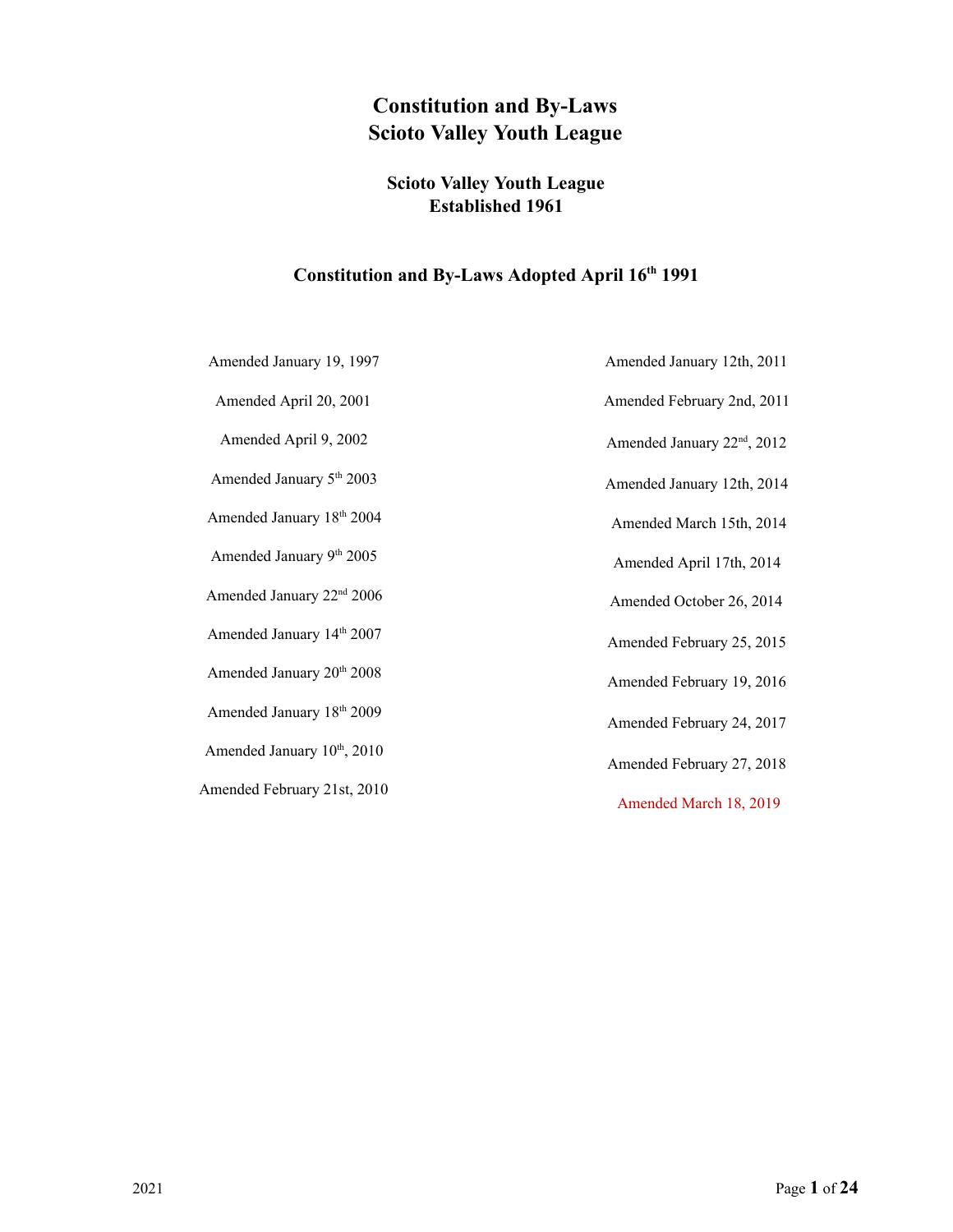# *Table of Contents Page*

| <b>ARTICLE 1</b>  | Name of organization                   | 5  |
|-------------------|----------------------------------------|----|
| <b>ARTICLE 2</b>  | Purpose                                | 5  |
| <b>ARTICLE 3</b>  | Amendments                             | 5  |
| <b>ARTICLE 4</b>  | Membership                             | 5  |
| <b>ARTICLE 5</b>  | <b>Board of Directors</b>              | 5  |
| ARTICLE 6         | Meetings                               | 6  |
| <b>ARTICLE 7</b>  | Election of Officers                   | 6  |
| <b>ARTICLE 8</b>  | Officers and their duties              | 6  |
| <b>ARTICLE 9</b>  | Committees and duties                  | 7  |
| <b>ARTICLE 10</b> | Managers duties/responsibilities       | 9  |
| <b>ARTICLE 11</b> | Coaches duties/responsibilities        | 10 |
| <b>ARTICLE 12</b> | Eligibility                            | 10 |
| <b>ARTICLE 13</b> | Rosters                                | 12 |
| <b>ARTICLE 14</b> | Player responsibilities                | 13 |
| <b>ARTICLE 15</b> | Ground rules and regulations           | 13 |
| <b>ARTICLE 16</b> | Equipment                              | 14 |
| <b>ARTICLE 17</b> | Pitchers-team managers                 | 14 |
| <b>ARTICLE 18</b> | Substitution-re-entry "A" team         | 15 |
| <b>ARTICLE 19</b> | Discipline                             | 15 |
| <b>ARTICLE 20</b> | Number of innings, start times, curfew | 15 |
| <b>ARTICLE 21</b> | Base running                           | 16 |
| <b>ARTICLE 22</b> | Protests, disputes, appeals            | 17 |
| <b>ARTICLE 23</b> | B" team rules                          | 17 |
| <b>ARTICLE 24</b> | C" team rules                          | 19 |
| <b>ARTICLE 25</b> | C" team pitching                       | 20 |
| <b>ARTICLE 26</b> | C" team protests and disputes          | 20 |
| <b>ARTICLE 27</b> | Playing fields                         | 21 |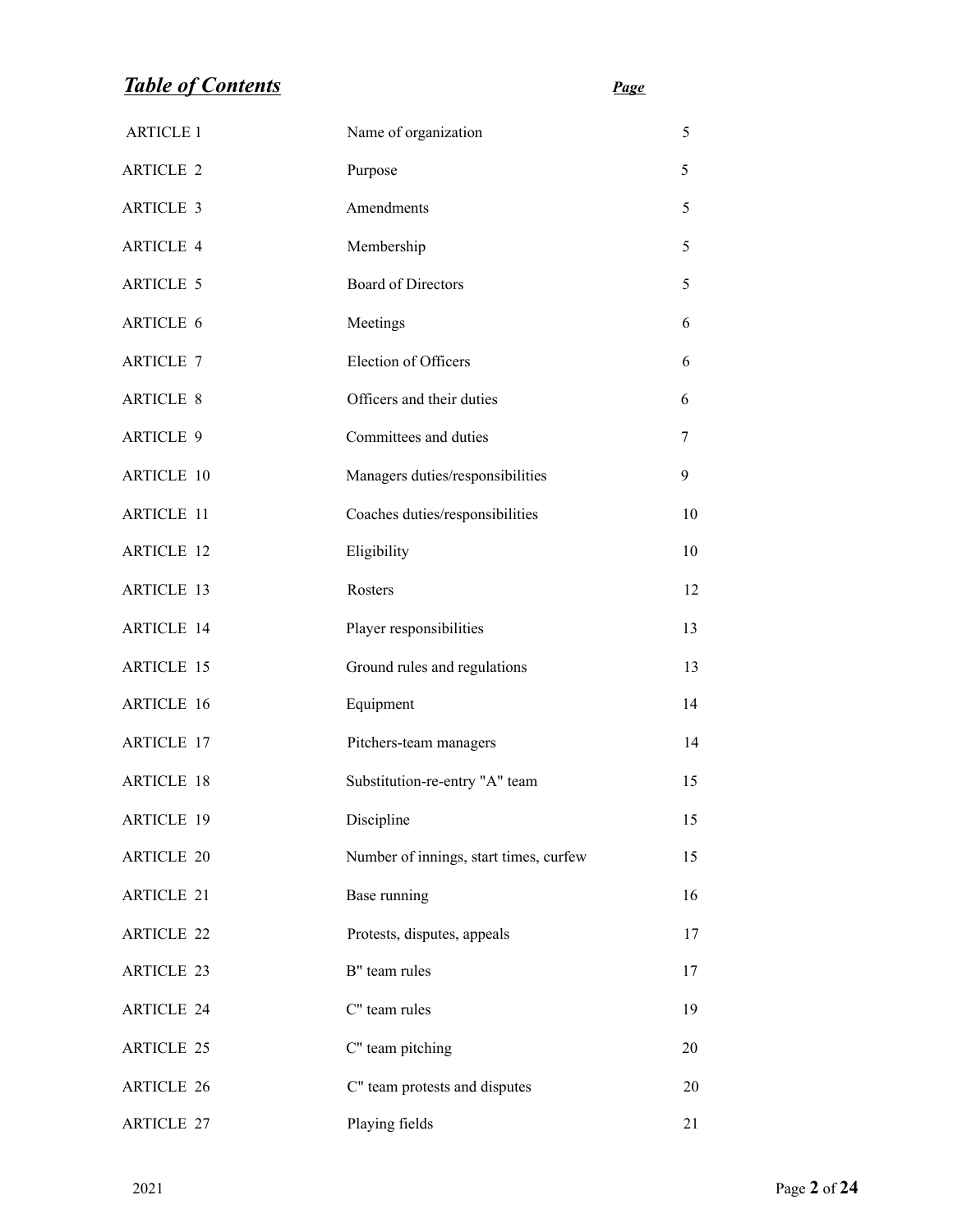| <b>ARTICLE 28</b> | C" tournaments rules |  |
|-------------------|----------------------|--|
| ARTICLE 29        | <b>Trophies</b>      |  |
| <b>ARTICLE 30</b> | Tournament Drawings  |  |

#### (A1)

## RULES, REGULATIONS AND RESPONSIBILITIES

The members of the Board of Directors wish to welcome the parent/guardians and your children to the Scioto Valley Youth League Baseball. The league is self-supporting with the help of the parents, business owners, and organizations in the community, general public donations, game collections and candy sales or other fund-raising items when appropriate and necessary. The Board receives no money from any form of taxation from Chillicothe. The City of Chillicothe leases us the land on which the park is located, on a perpetual basis. The lease costs us nothing and we have experienced nothing but the finest cooperation from all of the governmental agencies at city, county, and state levels.

The majority of operating revenue and expenses come from the concession stand at the park. This stand is operated by parents from each team and it is the manager's duty to make sure there are enough parents to run the stand properly. No one under the age of 14 years old is permitted to work in the stand.

We are obligated to the City of Chillicothe to get approval for all new structures built, to utilize the grounds for the best possible use, and to fit improvements into the overall development of this area. Everything is owned by the league, parents, managers and spectators, with the understanding that if the league fails, everything will become the property of the City of Chillicothe, which will continue to use the park for the youth of the area. Close to 500 youth are served by the baseball league each summer, and a great deal of expense is incurred: Utilities cost \$4400/season, insurance \$3300, equipment \$1,500, maintenance \$5,000, umpire salaries \$16,275 and so on. This is why we ask for your help in doing some of the work on the field, painting of buildings, construction of new facilities, etc.

The Board of Directors approved for teams who turn in Mead Grant money to be able to keep 50 % of money to help out teams with their sponsor money. \$500.00 per team.

We, the Board of Directors, approved that team managers should collect money from parent/guardian to cover team expenses and league fees such as insurance, concession treats, etc. If the parent/guardian has medical insurance, the SVYL insurance acts as a secondary policy to cover exclusions. If the parent/guardian does not have medical insurance, the league insurance will cover expenses if a child is hurt. This covers games and practices sanctioned by the league from March 1<sup>st</sup> through September 1<sup>st</sup> each season. No child is turned away if the parent/guardian cannot afford the fee.

Each child is asked to sell raffle tickets and other fund-raising items. It is important that you ensure your child does his/her fair share, and that they return the money promptly to the manager. The league depends on these funds to operate.

### (A2)

You must provide a copy of a birth certificate for your child. It will be returned to you upon your child leaving the league. You must also provide written consent for your child to participate. This consent also obligates you to assure that you and your child participate to the best of your abilities.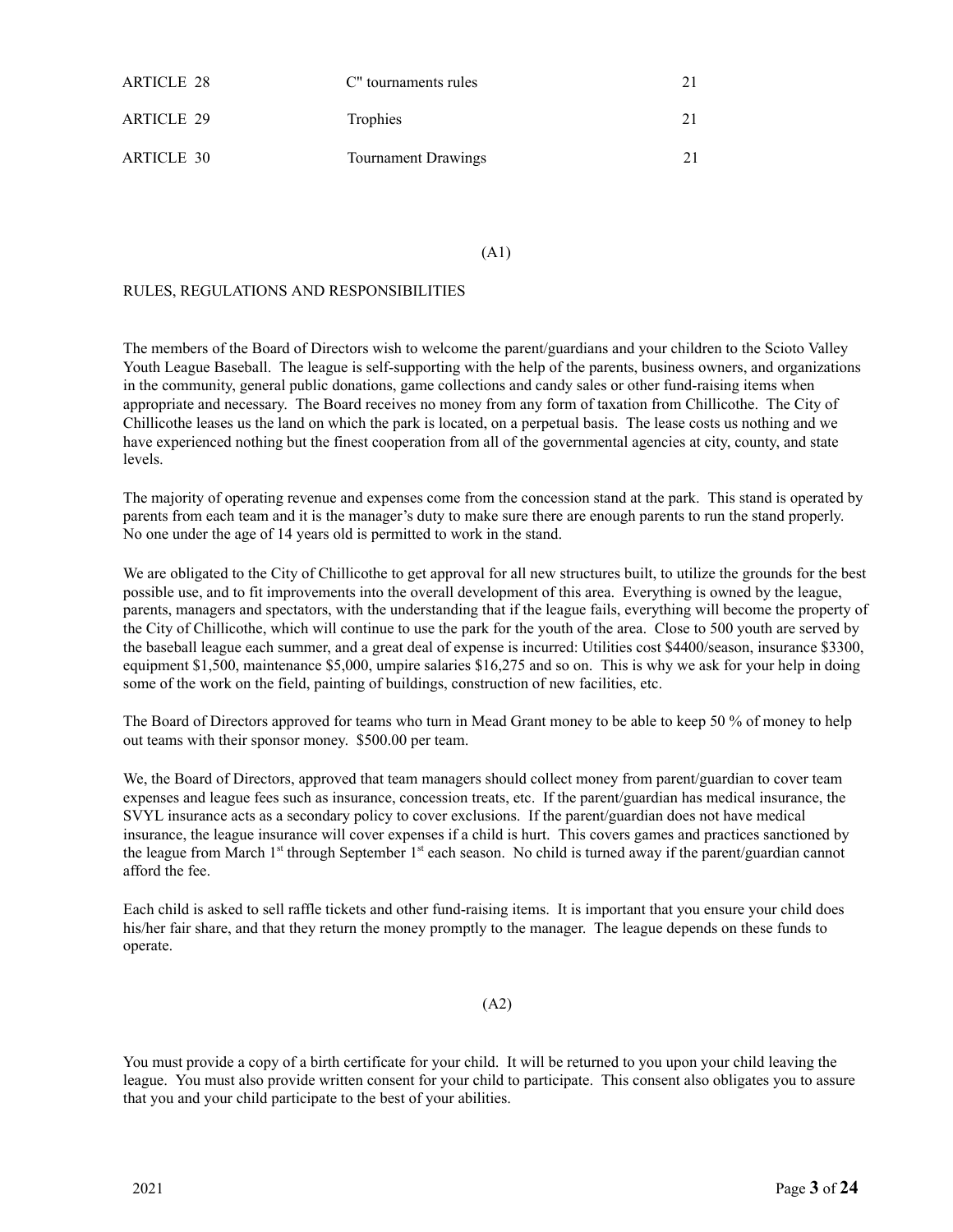Each team, coaches and parents, are required to give whatever time is necessary to open the park each spring, to maintain it throughout the season, and to close it in the fall. The team manager should not be required to contact you for help; you should contact him /her. They will need help with fund-raising, park work, transportation and numerous other team obligations.

Please allow the manager to run the team. He/she will have no problems with the players if you know and act as if he/she is in charge. It is understood that it is difficult for us to accept our children's shortcomings. But the Board feels that competitive sports can help children accept their own limitations, and that competing for a position will encourage them to do their best. Thus, if you feel that your child is not playing as much as you think they should, please keep in mind that we are all doing our best to help your child. Do not discuss it with your child, and if he/she talks to you about it, encourage them to try harder. If you feel that you have something you must discuss with the manager/coach, do so at a time you have arranged with them. DO NOT DO SO IN FRONT OF THE PLAYERS, OTHER PARENTS/GUARDIANS, AND NEVER ON THE FIELD! No parent/guardian is to enter the playing field during any game unless requested to do so by the manager or coach.

No child is allowed to show fits of temper because of an umpire's call or due to their own personal performance, so it behooves parents to set a good example for the players. Remember each manager wants his/her team to be victorious and is always grateful to hear fan and crowd support, if it is done in a sportsmanlike manner. Obviously, the team members benefit from your support; however, the managers and the coaches' number one objective is to instill in each player a desire to be competitive while winning or losing graciously. As a parent/guardian, you are your child's constant role model who influences him/her and determines his/her behavior and personality for life; it is an extremely important responsibility.

We, the Board of Directors of the Scioto Valley Youth League, expect exemplary conduct form all coaches and managers. You should expect no less from yourself and other fans.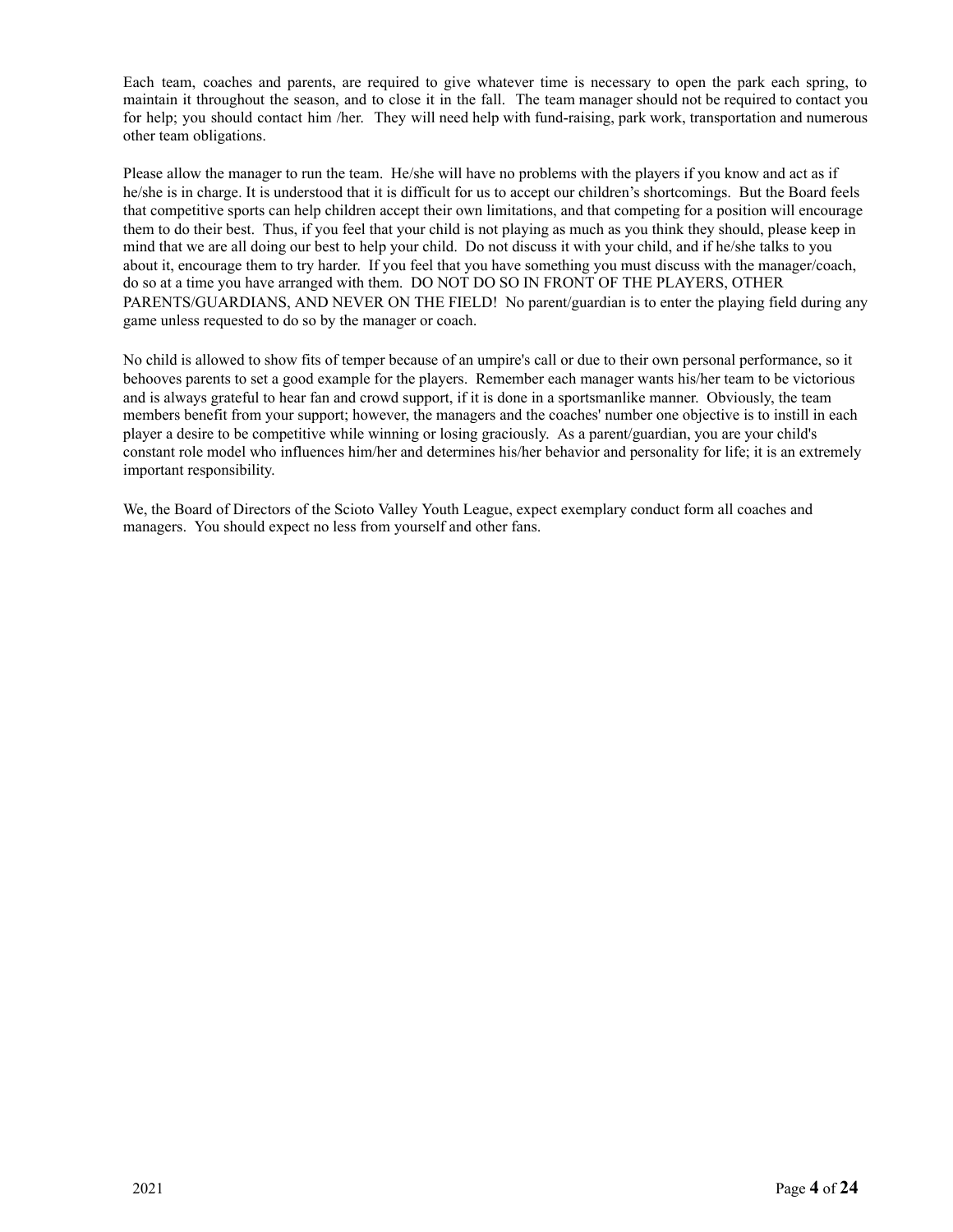| <b>ARTICLE I</b>   | <b>Name of Organization</b>                                                                                                                                                                                                                                                                                                                                                                                                                                                                                                                                                                                                                                                                                                                                                                                                                                                                                                                                                                                                                                |
|--------------------|------------------------------------------------------------------------------------------------------------------------------------------------------------------------------------------------------------------------------------------------------------------------------------------------------------------------------------------------------------------------------------------------------------------------------------------------------------------------------------------------------------------------------------------------------------------------------------------------------------------------------------------------------------------------------------------------------------------------------------------------------------------------------------------------------------------------------------------------------------------------------------------------------------------------------------------------------------------------------------------------------------------------------------------------------------|
| Section 1          | The name of this organization shall be the SCIOTO VALLEY YOUTH LEAGUE (S.V.Y.L).<br>Here after referred to as "SVYL".                                                                                                                                                                                                                                                                                                                                                                                                                                                                                                                                                                                                                                                                                                                                                                                                                                                                                                                                      |
| <b>ARTICLE II</b>  | <b>Purpose</b>                                                                                                                                                                                                                                                                                                                                                                                                                                                                                                                                                                                                                                                                                                                                                                                                                                                                                                                                                                                                                                             |
| Section 1          | This organization is formed for the purpose of bettering existing conditions as they affect<br>players in the SVYL.                                                                                                                                                                                                                                                                                                                                                                                                                                                                                                                                                                                                                                                                                                                                                                                                                                                                                                                                        |
| Section 2          | SVYL advocates the rigid enforcement of all rules and responsibilities of the players,<br>coaches, managers, and parents as set forth.                                                                                                                                                                                                                                                                                                                                                                                                                                                                                                                                                                                                                                                                                                                                                                                                                                                                                                                     |
| Section 3          | It shall be the duty of this organization to see that all rules and responsibilities affecting the<br>operation of the park and league are upheld.                                                                                                                                                                                                                                                                                                                                                                                                                                                                                                                                                                                                                                                                                                                                                                                                                                                                                                         |
| Section 4          | The SVYL shall grant permission to and oversee other groups recreational use of the said<br>23 acre property leased by the City of Chillicothe to Scioto Valley Youth League, Inc.                                                                                                                                                                                                                                                                                                                                                                                                                                                                                                                                                                                                                                                                                                                                                                                                                                                                         |
|                    | Each organization permanently using the park shall:<br>Meet with SVYL board annually and enter into a signed agreement for that year's use.<br>1.<br>Provide names and contact info for their officers.<br>2.<br>At the board's request provide an annual financial statement.<br>3.<br>Make request to the board for permission to make permanent improvements to the park<br>4.<br>and maintain all such improvements at their expense.<br>Prior to the start of any organization's season, provide the board with a certificate of<br>5.<br>insurance with limits of liability of a least \$1,000,000.00 and naming Scioto Valley<br>Youth League, Inc. as an additional insured on such policy.<br>Provide proof of supplementary Medical Insurance on each participant of your<br>6.<br>organization.<br>Identify any permanent improvements they wish to have covered at their expense for<br>7.<br>damages by the board's policy.<br>Failure to comply with above requirements will result in governing board action.<br>8.<br>(addition $2/2/03$ ) |
| <b>ARTICLE III</b> | <b>Amendments</b>                                                                                                                                                                                                                                                                                                                                                                                                                                                                                                                                                                                                                                                                                                                                                                                                                                                                                                                                                                                                                                          |
| Section 1          | Alterations and amendments to this Constitution and By-Laws shall be presented to the<br>Board of Directors at a regular meeting. They can be approved by a simple majority vote of<br>the members present. There must be seven (7) members present.                                                                                                                                                                                                                                                                                                                                                                                                                                                                                                                                                                                                                                                                                                                                                                                                       |
| <b>ARTICLE IV</b>  | Membership                                                                                                                                                                                                                                                                                                                                                                                                                                                                                                                                                                                                                                                                                                                                                                                                                                                                                                                                                                                                                                                 |
| Section 1          | Regular members-the managers of each team shall be a member of the Board of Directors.                                                                                                                                                                                                                                                                                                                                                                                                                                                                                                                                                                                                                                                                                                                                                                                                                                                                                                                                                                     |
| Section 2          | An outgoing manager will recommend his successor at a regular meeting. A two-thirds $(2/3)$<br>majority vote of the other members present shall be needed to accept a new manager.                                                                                                                                                                                                                                                                                                                                                                                                                                                                                                                                                                                                                                                                                                                                                                                                                                                                         |
| <b>ARTICLE V</b>   | <b>Board of Directors</b>                                                                                                                                                                                                                                                                                                                                                                                                                                                                                                                                                                                                                                                                                                                                                                                                                                                                                                                                                                                                                                  |
| Section 1          | The Board of Directors shall be the governing body of the SVYL. Each team participating in<br>the SVYL shall have one manager and he/she will be the representative for that team on the<br>Board.                                                                                                                                                                                                                                                                                                                                                                                                                                                                                                                                                                                                                                                                                                                                                                                                                                                         |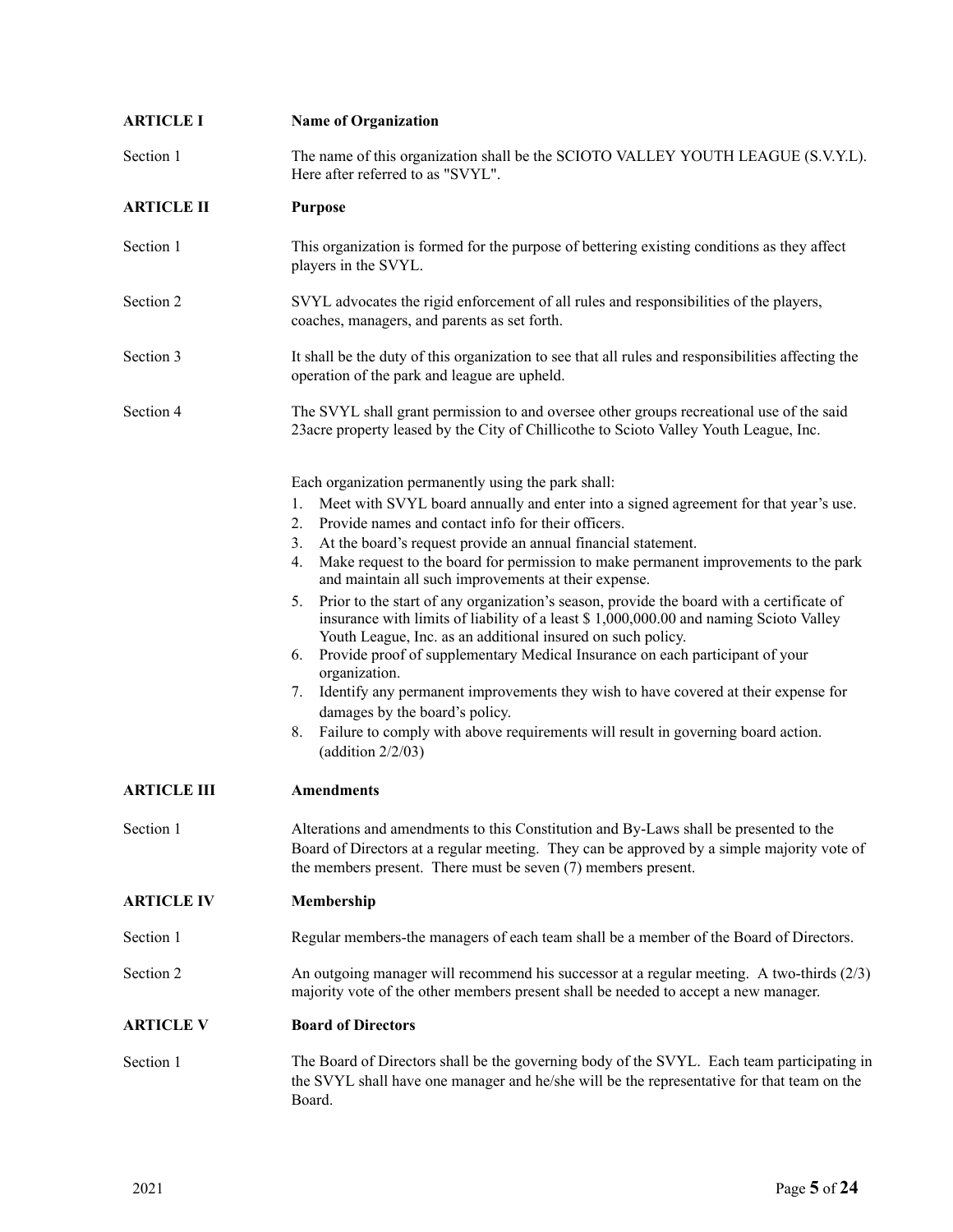| Section 2           | The Board of Directors will also consist of the following elected officers from a pool of<br>volunteers:<br>President<br>$\bullet$<br>Vice President<br>$\bullet$<br>Secretary<br>$\bullet$                                                                                                                                                                                                                                                                                                                      |
|---------------------|------------------------------------------------------------------------------------------------------------------------------------------------------------------------------------------------------------------------------------------------------------------------------------------------------------------------------------------------------------------------------------------------------------------------------------------------------------------------------------------------------------------|
|                     | Treasurer<br>$\bullet$                                                                                                                                                                                                                                                                                                                                                                                                                                                                                           |
| Section 3           | If more than one name is submitted, an election will be held to fill that office. A simple<br>majority vote by the managers present will elect that person.                                                                                                                                                                                                                                                                                                                                                      |
| Section 4           | The above elected person will become a member of the Board of Directors and have all the<br>power thereof.                                                                                                                                                                                                                                                                                                                                                                                                       |
| <b>ARTICLE VI</b>   | <b>Meetings</b>                                                                                                                                                                                                                                                                                                                                                                                                                                                                                                  |
| Section 1           | Meetings will be called as needed. During the off-season (August-March) they should be at<br>least once a month.                                                                                                                                                                                                                                                                                                                                                                                                 |
| Section 2           | Quorums for legal transactions of business will be seven (7) Board members, including the<br>President.                                                                                                                                                                                                                                                                                                                                                                                                          |
| Section 3           | All meetings shall be open to all coaches and parents of players of SVYL.                                                                                                                                                                                                                                                                                                                                                                                                                                        |
| <b>ARTICLE VII</b>  | <b>Election of Officers</b>                                                                                                                                                                                                                                                                                                                                                                                                                                                                                      |
| Section 1           | Nomination of candidates for offices will come from the floor of the first meeting held after<br>the season ends.                                                                                                                                                                                                                                                                                                                                                                                                |
| Section 2           | All nominees for office shall be present when their names are submitted or the person<br>submitting the name shall have prior knowledge that the person will accept the nomination.                                                                                                                                                                                                                                                                                                                              |
| Section 3           | After the nominations are closed, a vote will be taken to elect the new officers. The<br>candidate receiving the highest number of votes shall be declared elected.                                                                                                                                                                                                                                                                                                                                              |
| Section 4           | The term of the office shall be for one $(1)$ year of until the first meeting after the conclusion<br>of the following season.                                                                                                                                                                                                                                                                                                                                                                                   |
| <b>ARTICLE VIII</b> | <b>Officers and their Duties</b>                                                                                                                                                                                                                                                                                                                                                                                                                                                                                 |
| Section 1           | Board of Directors shall consist of 1 manager from each team represent by the SVYL, elected<br>commissioners and another office holder that might not be a manager. They shall have<br>control and management of the business, funds and property of the SVYL. The Board may<br>proclaim and enforce rules governing the use of any property and have full power the act to<br>all matters affecting the affairs and wellbeing of the SVYL.                                                                      |
| Section 2           | President                                                                                                                                                                                                                                                                                                                                                                                                                                                                                                        |
|                     | The President shall have charge and preside at all meetings of the SVYL and shall perform<br>all duties incidental to such office and such other duties as may be required of him by the<br>Board of Directors. It shall be his duty to open and close all meetings of the SVYL. He<br>shall appoint the chairman and other members of all committees, shall enforce and uphold<br>the Constitution and By-Laws of the SVYL, shall in case of tie, have the deciding vote on<br>any questions, except elections. |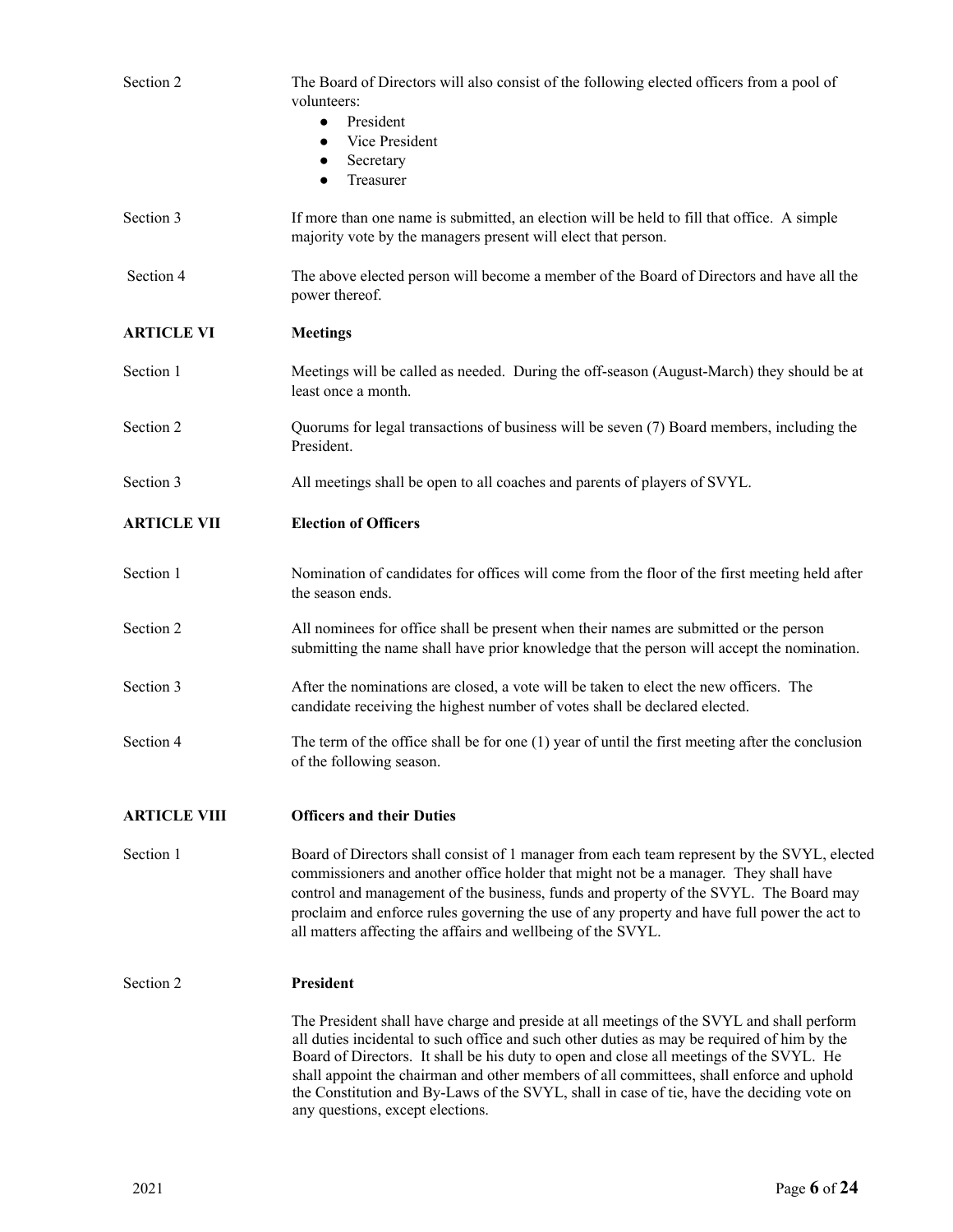| Sections 3        | <b>Vice President</b>                                                                                                                                                                                                                                                                                                                                                                                                                                                                                                                                                                                                                                                                                                       |
|-------------------|-----------------------------------------------------------------------------------------------------------------------------------------------------------------------------------------------------------------------------------------------------------------------------------------------------------------------------------------------------------------------------------------------------------------------------------------------------------------------------------------------------------------------------------------------------------------------------------------------------------------------------------------------------------------------------------------------------------------------------|
|                   | The V.P. shall perform all the duties of the President in case of the President's absence, shall<br>perform all other duties as may be required of him by the President of SVYL.                                                                                                                                                                                                                                                                                                                                                                                                                                                                                                                                            |
| Section 4         | <b>Secretary</b>                                                                                                                                                                                                                                                                                                                                                                                                                                                                                                                                                                                                                                                                                                            |
|                   | The Secretary shall keep an accurate record of all transactions at meetings. Before the next<br>meeting he shall pass out copies of the minutes of the prior meeting for approval. He shall<br>keep all reports, letters, petitions, appeals, claims and other communications sent or received<br>by the SVYL and retain a copy of same, shall assist in the business of SVYL and perform all<br>other duties as may be required by the President of the SVYL.                                                                                                                                                                                                                                                              |
| Section 5         | <b>Treasurer</b>                                                                                                                                                                                                                                                                                                                                                                                                                                                                                                                                                                                                                                                                                                            |
|                   | The Treasurer shall keep complete and accurate records of all monies received and spent by<br>the SVYL, shall turn over the ledger at the end of the year to the SVYL, accountant so the<br>tax preparations can be completed, shall furnish to the board, on a monthly basis,<br>April-August, and written report of all monies spent and collected, shall sign all checks<br>drawn against the funds of the SVYL. Shall prepare, publish, and post a budget for the<br>current year of the SVYL, shall perform all other duties as may be required by the President<br>of the SVYL.                                                                                                                                       |
| Section 6         | <b>Commissioners</b>                                                                                                                                                                                                                                                                                                                                                                                                                                                                                                                                                                                                                                                                                                        |
|                   | The Commissioners shall consist of 3 or 4 people who are involved with the SVYL. The<br>number of Commissioners will be based on the needs of the SVYL, not to exceed 4, and be<br>determined by the Board of Directors. They shall serve as members of the Board of<br>Directors. They shall perform all other duties as directed by the President of the SVYL.<br>There cannot be more than 1 Commissioner per team.                                                                                                                                                                                                                                                                                                      |
| Section 7         | Electing a Commissioner shall consist of a twostep process:                                                                                                                                                                                                                                                                                                                                                                                                                                                                                                                                                                                                                                                                 |
| <b>ARTICLE IX</b> | 1.) Nominations are submitted for Commissioner. Once all<br>nominations for Commissioner have been accepted – the<br>Board shall first vote on each individual candidate,<br>individually, approving them as an acceptable candidate.<br>a. IF a nominated candidate is NOT approved as<br>acceptable – the process stops for this candidate and<br>they will not be considered or voted on for<br>Commissioner<br>2.) All approved nominees/candidates will be considered in the<br>election process. The approved nominees receiving the most<br>votes will be elected as Commissioner (subject to Article<br>VIII, Section 6, number of Commissioners determined by the<br>Board).<br><b>Committees and Their Duties</b> |
| Section 1         | Standing committee shall consist of the grounds, equipment, trophies, concession stand,                                                                                                                                                                                                                                                                                                                                                                                                                                                                                                                                                                                                                                     |
|                   | umpires, "A" and "B", schedules, budget, rules, tournament, player release, Senior Day,<br>"C","B", umpire, "C" schedules, sponsorship, public relations, and way and means<br>committees. Other committees may be established as needed with approval of the Board of<br>Directors. The chairman shall be appointed by the incoming President and the chairman's<br>term shall be for the same period of the time as the appointing officer.                                                                                                                                                                                                                                                                               |
| Section 2         | The grounds committee shall develop a job description for groundskeeper. The committee<br>shall assure diamond repair is done, assign teams to complete pre-season work, maintain the<br>sprinkler system, assure dugouts are in good repair and clean, assure league buildings are in<br>good repair, clean and properly maintained, assure "B" diamond is in good repair at all<br>times, determine when and if the groundskeeper needs help in repairing the "A" diamond<br>and assign such help as is needed.                                                                                                                                                                                                           |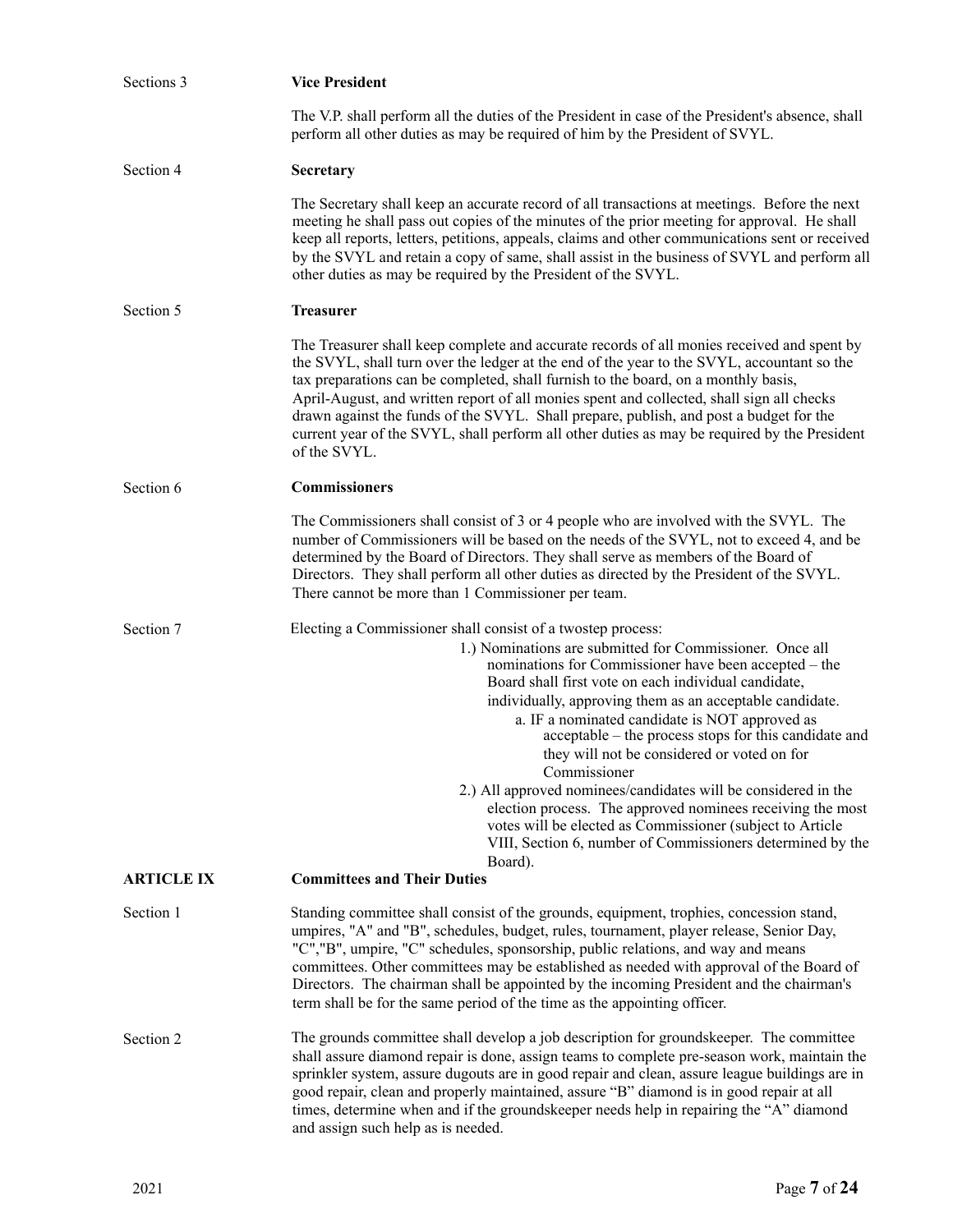| Section 3  | The trophies committee will determine numbers of awards needed for league and tournament<br>champs and runner-ups at A, B, & C. Trophies are given out for "A" league highest batting<br>average and most home runs, from "A" league status from scorekeepers. Committee will<br>purchase and assure delivery of all awards on time.                                              |
|------------|-----------------------------------------------------------------------------------------------------------------------------------------------------------------------------------------------------------------------------------------------------------------------------------------------------------------------------------------------------------------------------------|
| Section 4  | The concession stand committee shall assure the concession stand is in good repair, clean and<br>all up-grade work is completed, arrange health inspections, correct any deficiencies, develop<br>schedule for operating the stand, order and maintain stock, develop schedule for daily deposit<br>of receipts, maintain, audit and present financial statement at season's end. |
| Section 5  | The "A" and "B" schedules committee shall schedule umpires for "A" games, schedule for "A"<br>"B" tournaments, hear and arbitrate complaints concerning umpires, develop and propose "A"<br>and "B" schedule, publish and distribute approved schedules.                                                                                                                          |
| Section 6  | The budget committee shall prepare and propose the year's budget, publish and distribute and<br>post the adapted budget.                                                                                                                                                                                                                                                          |
| Section 7  | The rules committee shall receive proposed rule change from managers, assemble and prepare<br>rules for presentation to the Board of Directors at the 1 <sup>st</sup> January meeting, publish and<br>distribute rules, hold coaches, umpire, and parent rule clinics, present coaches briefing prior to<br>tournament, present umpire clinic for "B" and "C" umpires.            |
| Section 8  | The tournament committee shall schedule "A" "B" "C" tournaments, hold tournament drawing,<br>publish and distribute tournament schedules, inform umpire committee of schedules for<br>umpires, establish date and time for coaches briefing.                                                                                                                                      |
| Section 9  | The player release committee shall develop a player release form, receive all player release<br>form, assure all rules are followed, publish all player release, transfers or withdrawals,<br>maintain records for the season in the league office, determine rosters and numbers of players<br>of record.                                                                        |
| Section 10 | (deleted December 2019)                                                                                                                                                                                                                                                                                                                                                           |

| Section 11 | The "C" and "B" umpires and "C" schedules committee shall establish and publish "C"<br>schedules, procure umpires for "C" and "B" games, recommend compensation for "C" and<br>"B" umpires, maintain records of games worked by umpires, establish payment method for<br>umpires, establish check-in and check-out procedures for league equipment and maintain<br>inventory of same, establish time and date for umpire clinic. |
|------------|----------------------------------------------------------------------------------------------------------------------------------------------------------------------------------------------------------------------------------------------------------------------------------------------------------------------------------------------------------------------------------------------------------------------------------|
| Section 12 | The public relations committee shall establish a liaison with the City of Chillicothe<br>Recreation Department and Administration, inform the media of extraordinary events at<br>SVYL, establish the procedures for managers to submit information for publication and<br>broadcast, assure all-star selection is publicized, establish and maintain contact with all local<br>media.                                           |
| Section 13 | The Way and Means committee shall review all fundraising programs, recommend fund raisers<br>to the Board, coordinate all fund raising efforts, communicate park requirements to parents and<br>elicit support and determine methods of assuring parental support of park fund raisers,<br>maintain records of money raised and sources of same, determine long-range goals and                                                  |

objectives for fund-raising projects at park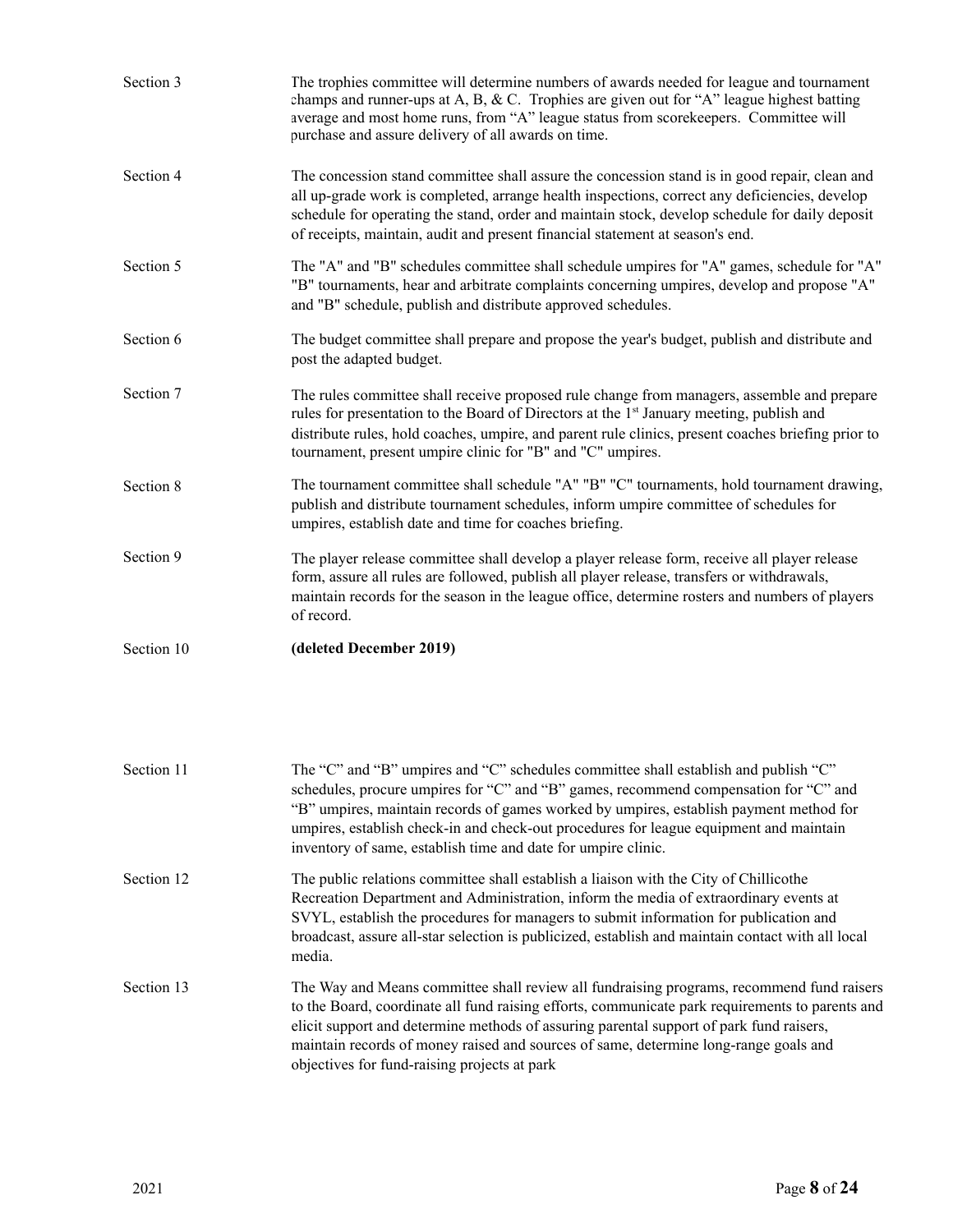| <b>ARTICLE X</b> | <b>Manager's Duties and Responsibilities</b>                                                                                                                                                                                                                                                                                                                                                                                                                                                                                                          |
|------------------|-------------------------------------------------------------------------------------------------------------------------------------------------------------------------------------------------------------------------------------------------------------------------------------------------------------------------------------------------------------------------------------------------------------------------------------------------------------------------------------------------------------------------------------------------------|
| Section 1        | There shall be 1 manager from each team represented in the SVYL.                                                                                                                                                                                                                                                                                                                                                                                                                                                                                      |
| Section 2        | The manager is responsible to see that their team runs smoothly as possible within the<br>guidelines of the Constitution and By-Laws of the SVYL.                                                                                                                                                                                                                                                                                                                                                                                                     |
| Section 3        | The manager shall secure the coaches needed for the "A" "B" "C" teams. The manager has<br>complete say of who the coaches are, provided that the coach has an approved background<br>check on file with the league                                                                                                                                                                                                                                                                                                                                    |
| Section 4        | The manager shall keep a complete record of all monies that a team receives and spends during<br>the year. At the end of the season, they will turn in a financial statement to the league treasurer<br>so it can be kept on file for future reference.                                                                                                                                                                                                                                                                                               |
| Section 5        | The manager shall have enough parents to man the team's turn in the concession stand. If<br>parents refuse to help, the team manager can take whatever action he/she feels is necessary to<br>correct the problem. No one under the age of 14 will be permitted to work the concession<br>stand.                                                                                                                                                                                                                                                      |
| Section 6        | The manager shall have enough volunteers, parent, and coaches to attend work days as needed<br>to get the park ready for the season and to keep it in playing shape.                                                                                                                                                                                                                                                                                                                                                                                  |
| Section 7        | The manager is responsible for assuring that all fund-raising items are sold by each member of<br>their team and the money returned to the league treasurer in a timely manner.                                                                                                                                                                                                                                                                                                                                                                       |
| Section 8        | Managers are subject to direction and discipline solely from the Board. Attempted infringement<br>of this authority from parents/guardians, sponsors and fans will be discouraged, thus, complaints<br>should be directed to the SVYL Board of Directors.                                                                                                                                                                                                                                                                                             |
| Section 9        | The manager must provide the discipline and leadership for their team. It is expected that each<br>manager will assure their coaches, players, and parents are aware of acceptable behavior, both<br>on and off the field. Managers are responsible for correcting any unacceptable behavior<br>observed. Failure to do so is a failure to one's duty to the league, players, parents/guardian, and<br>the community as a whole. A manager is always on duty and possesses the authority to enforce<br>all the SVYL rules.                            |
| Section 10       | Manager must get SVYL Board approval to change Major Sponsorship or team name.                                                                                                                                                                                                                                                                                                                                                                                                                                                                        |
| Section 11       | The manager must dress in team uniforms, including shirt and hat to coach bases during a game.                                                                                                                                                                                                                                                                                                                                                                                                                                                        |
| Section 12       | Manager must make sure that their coaches collect donations during the games. The home team<br>of each game "A""B""C" is the responsible for the collection. This shall be done between the<br>second and thirds innings of each game. Failure to do so will result is the assessment of the<br>umpire's fee on $A \& B$ and \$20.00 on C diamond for ball park expenses to the home team. The<br>collected donations will be taken to the concession stand and turned in. Make sure that<br>someone is notified of which game the donations are for. |
| Section 13       | The above-listed duties and responsibilities are only a partial list. Managers are reminded that<br>they are responsible for the success of the league and must take this charge seriously.                                                                                                                                                                                                                                                                                                                                                           |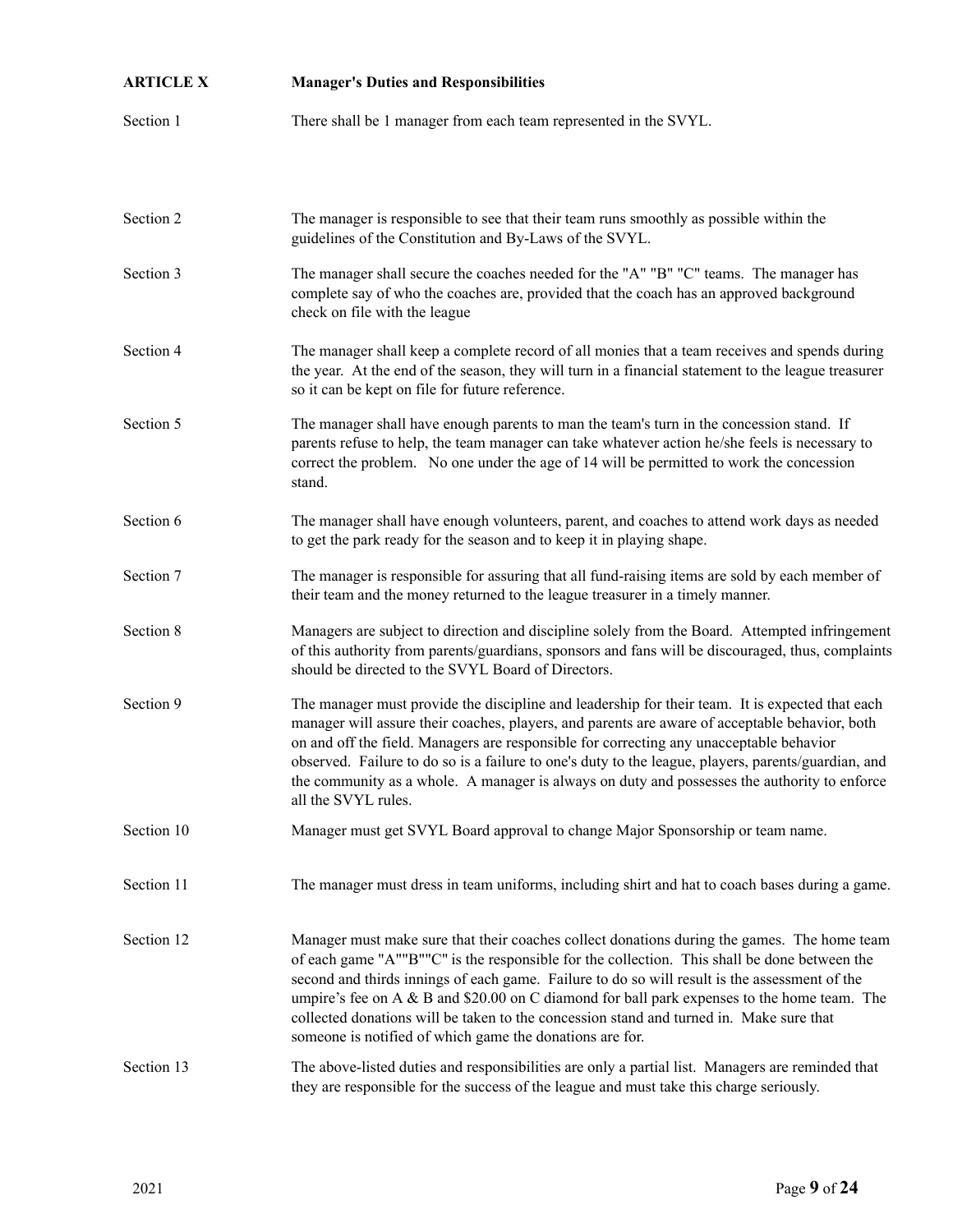| Section14         | If a Board Member (Manager, Commissioner, officer), or his/her designee, doesn't show up to<br>at least 75% of his/her meetings $\&$ work details (August to August), the Board Member is<br>subject to be reviewed, and removed from their position, by the Board of Directors.                                                                                                                                                                                                                                                                                                                                                                                                                                                                                                                                                                                                                                                                                                                                                                                                                                                                                                                                                                                     |
|-------------------|----------------------------------------------------------------------------------------------------------------------------------------------------------------------------------------------------------------------------------------------------------------------------------------------------------------------------------------------------------------------------------------------------------------------------------------------------------------------------------------------------------------------------------------------------------------------------------------------------------------------------------------------------------------------------------------------------------------------------------------------------------------------------------------------------------------------------------------------------------------------------------------------------------------------------------------------------------------------------------------------------------------------------------------------------------------------------------------------------------------------------------------------------------------------------------------------------------------------------------------------------------------------|
| Section 15        | The manager of the night must check the concussion tracking binder prior to the start of the<br>games. If any of the teams, playing have a player in concussion protocol, they must provide a<br>doctors release prior to the game. If there is no doctor's release then that player is deemed<br>ineligible to play that game. If the player does play after being deemed ineligible, that team will<br>automatically forfeit that game.                                                                                                                                                                                                                                                                                                                                                                                                                                                                                                                                                                                                                                                                                                                                                                                                                            |
|                   | If an injury happens during play and is deemed a head injury the player will automatically be<br>entered into the SVYL concussion protocol. The manager of the night will complete the<br>concussion assessment with the player and a witness present. The manager may use licensed<br>officials and any medical personnel in attendance (E.M.T., firefighter, nurse, doctor, etc.) to aid<br>in completing the assessment. If the player does not have any of the concussion symptoms on<br>the assessment, he/she is cleared to play at their discretion. If it is found the player has one or<br>more of the concussion symptoms on the assessment, then that player must be cleared by a<br>doctor prior to returning to the field. Once the assessment is completed it must be signed and<br>dated by the manager of the night, manager/coach of the player and the player's parent or legal<br>guardian. Once completed, the assessment sheet must be filed in the player's team's section of<br>the binder. The manager must also fill out the log sheet on the front page of the binder. Once the<br>player receives his/her doctor's release it must be stapled to the concussion assessment and<br>logged on the front page of the binder. (Added 3/18/19) |
| Section 16        | Annually, all SVYL League Fees and Concession Fees must be turned into SVYL by January<br>31st.                                                                                                                                                                                                                                                                                                                                                                                                                                                                                                                                                                                                                                                                                                                                                                                                                                                                                                                                                                                                                                                                                                                                                                      |
| Section 17        | Annually, all Treat Ticket Fees and Fish Fry Ticket Fees must be turned into SVYL by February<br>28th.                                                                                                                                                                                                                                                                                                                                                                                                                                                                                                                                                                                                                                                                                                                                                                                                                                                                                                                                                                                                                                                                                                                                                               |
| <b>ARTICLE XI</b> | <b>Coaches' Duties and Responsibilities</b>                                                                                                                                                                                                                                                                                                                                                                                                                                                                                                                                                                                                                                                                                                                                                                                                                                                                                                                                                                                                                                                                                                                                                                                                                          |
| Section 1         | Coaches shall assist the manager in any way possible.                                                                                                                                                                                                                                                                                                                                                                                                                                                                                                                                                                                                                                                                                                                                                                                                                                                                                                                                                                                                                                                                                                                                                                                                                |
| Section 2         | Coaches shall assist in getting the park ready for play in the spring and closing it down in the<br>fall.                                                                                                                                                                                                                                                                                                                                                                                                                                                                                                                                                                                                                                                                                                                                                                                                                                                                                                                                                                                                                                                                                                                                                            |
| Section 3         | Coaches shall be familiar with all the rules and the Constitution and By-Laws of the SVYL.<br>They must follow all rules and try to make sure all parents understand them.                                                                                                                                                                                                                                                                                                                                                                                                                                                                                                                                                                                                                                                                                                                                                                                                                                                                                                                                                                                                                                                                                           |
| Section 4         | Coaches shall show good sportsmanship at all times while in the ballpark. If he/she violates<br>this, he/she will be subject to disciplinary action by the Board of Directors.                                                                                                                                                                                                                                                                                                                                                                                                                                                                                                                                                                                                                                                                                                                                                                                                                                                                                                                                                                                                                                                                                       |
| Section 5         | Coaches will wear team hats and shirts while on the playing field or in the dugout coaching.                                                                                                                                                                                                                                                                                                                                                                                                                                                                                                                                                                                                                                                                                                                                                                                                                                                                                                                                                                                                                                                                                                                                                                         |
| Section 6         | Coaches shall assist in keeping park clean, trash picked up, grass mowed, and fields in good<br>playing condition during the season, if needed.                                                                                                                                                                                                                                                                                                                                                                                                                                                                                                                                                                                                                                                                                                                                                                                                                                                                                                                                                                                                                                                                                                                      |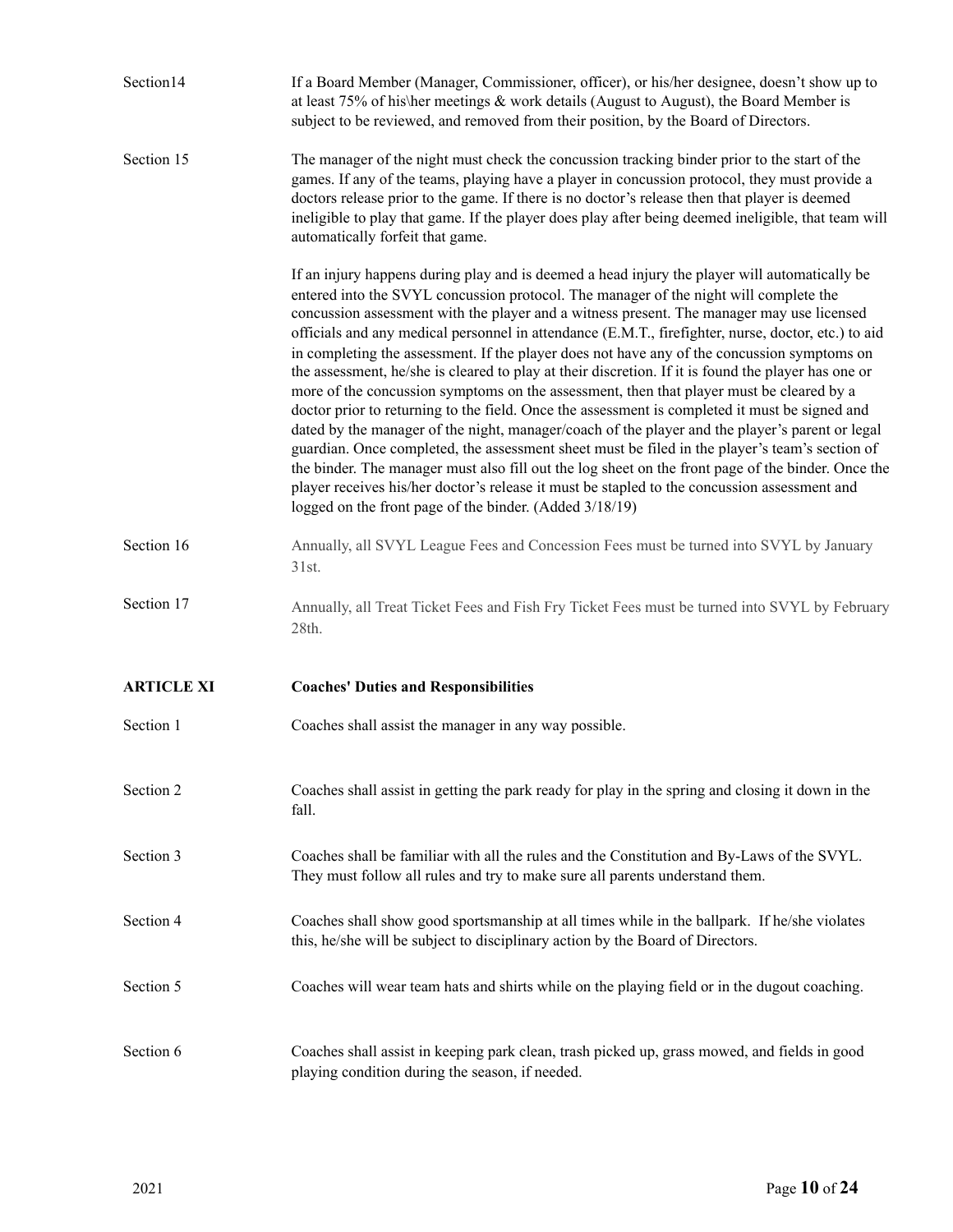| Section 7                | Coaches have the duty and responsibility to stop any child from doing any damage to any<br>property or person while at the park.                                                                                                                                                                                                                                                                                                                                                                                                                                                                                                                                                                                                                                                                                                                                                                                                                                                                                                                                                                                                                                                                                                                                                                                                                                                                                                                                                                                                                                                                                                                                                                                                                                                                                                                                                                                                |
|--------------------------|---------------------------------------------------------------------------------------------------------------------------------------------------------------------------------------------------------------------------------------------------------------------------------------------------------------------------------------------------------------------------------------------------------------------------------------------------------------------------------------------------------------------------------------------------------------------------------------------------------------------------------------------------------------------------------------------------------------------------------------------------------------------------------------------------------------------------------------------------------------------------------------------------------------------------------------------------------------------------------------------------------------------------------------------------------------------------------------------------------------------------------------------------------------------------------------------------------------------------------------------------------------------------------------------------------------------------------------------------------------------------------------------------------------------------------------------------------------------------------------------------------------------------------------------------------------------------------------------------------------------------------------------------------------------------------------------------------------------------------------------------------------------------------------------------------------------------------------------------------------------------------------------------------------------------------|
| Section 8                | <b>Deleted December 2019</b>                                                                                                                                                                                                                                                                                                                                                                                                                                                                                                                                                                                                                                                                                                                                                                                                                                                                                                                                                                                                                                                                                                                                                                                                                                                                                                                                                                                                                                                                                                                                                                                                                                                                                                                                                                                                                                                                                                    |
| Section 9                | Coaches shall not yell at or intimidate the umpires during the games. Coach should try to also<br>control the parents and keep them from yelling at the umpires.                                                                                                                                                                                                                                                                                                                                                                                                                                                                                                                                                                                                                                                                                                                                                                                                                                                                                                                                                                                                                                                                                                                                                                                                                                                                                                                                                                                                                                                                                                                                                                                                                                                                                                                                                                |
| Section 10               | If a coach violates any section in the article, the Board of Directors will take disciplinary action.<br>$1st$ offense-written warning, $2nd$ offense-suspension and $3rd$ offense-expulsion from the SVYL.                                                                                                                                                                                                                                                                                                                                                                                                                                                                                                                                                                                                                                                                                                                                                                                                                                                                                                                                                                                                                                                                                                                                                                                                                                                                                                                                                                                                                                                                                                                                                                                                                                                                                                                     |
| Section 11<br>Section 12 | COACH BACKGROUND CHECK<br>Criminal Records Screening of Potential Employees and Volunteers. All potential employees<br>and volunteers shall submit to criminal records checks, in addition to completing the application<br>for employment and volunteerism at SVYL.<br>Potential employees shall submit to criminal record screening prior to gaining<br>$\bullet$<br>employment.<br>Potential volunteers shall submit to local sheriff's department criminal record<br>$\bullet$<br>screening prior to gaining employment.<br>Any potential employee or volunteer found to or known to have been convicted of (or<br>pled guilty to) committing a crime involving or against a minor, or a serious crime<br>involving harm to others shall be ineligible to work in any capacity with SVYL<br>members and the children in its care.<br>Any potential employee or volunteer found to or known to have been convicted of a<br>$\bullet$<br>serious crime (including felony and high-level misdemeanor level offenses) not<br>involving or against a minor and not a serious crime involving harm to others may be<br>eligible for employment or volunteerism at SVYL under the following conditions<br>The offense $(s)$ were committed three $(3)$ years prior to the date of potential<br>$\mathbf{o}$<br>employee or volunteer.<br>The President and the Executive Committee of the Board have reviewed: the<br>$\mathbf{O}$<br>nature and gravity of the charges of the potential employee or volunteer; the<br>nature of the position sought or held; the time that has passed since the<br>conviction and/or completion of sentence; the number of convictions; the<br>circumstances to the extent they can be determined; evidence of<br>rehabilitation; post-convetion work with no additional instances of criminal<br>conduct.<br>Annually, any new SVYL Coach must submit a Coach Application to SVYL by March 31st. |
| <b>ARTICLE XII</b>       | <b>Eligibility</b>                                                                                                                                                                                                                                                                                                                                                                                                                                                                                                                                                                                                                                                                                                                                                                                                                                                                                                                                                                                                                                                                                                                                                                                                                                                                                                                                                                                                                                                                                                                                                                                                                                                                                                                                                                                                                                                                                                              |

| Section 1 | Any child who shall obtain the age of 6 before Dec. 31 and shall not attain the age of 13 before<br>May 1 of any given playing season shall be eligible to compete in the SVYL. This means that a<br>child who will be 13 years old on May 1 or later is eligible to play that year, a child who will be<br>12 before May 1 will be ineligible to play on a "B" team. Whatever age you are on April $30th$<br>that is the age you are for the season. |
|-----------|-------------------------------------------------------------------------------------------------------------------------------------------------------------------------------------------------------------------------------------------------------------------------------------------------------------------------------------------------------------------------------------------------------------------------------------------------------|
| Section 2 | In general, the following categories will be in effect, but subject to the rules and regulation of<br>the SVYL, managers will make the final decision:                                                                                                                                                                                                                                                                                                |

"A" team players-9 through 12 years old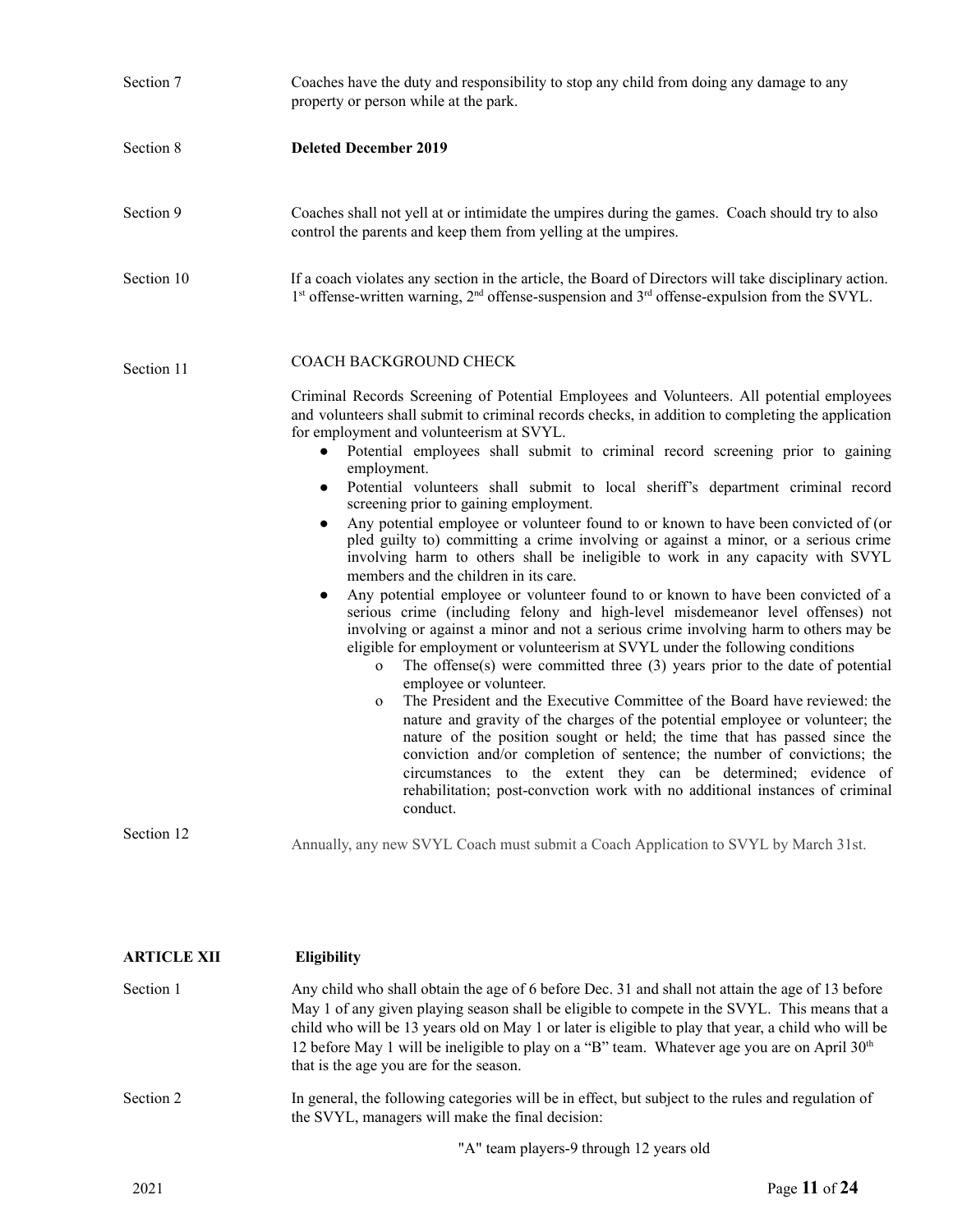|           | "B" team players-9 through 10 years old                                                                                                                                                                                                                                                                                                                                                                                                                                                                                                                                                                                                                                                                                                                                                                                                                                                                                                                                                                                                                                                                                                                                                                                                                                                     |
|-----------|---------------------------------------------------------------------------------------------------------------------------------------------------------------------------------------------------------------------------------------------------------------------------------------------------------------------------------------------------------------------------------------------------------------------------------------------------------------------------------------------------------------------------------------------------------------------------------------------------------------------------------------------------------------------------------------------------------------------------------------------------------------------------------------------------------------------------------------------------------------------------------------------------------------------------------------------------------------------------------------------------------------------------------------------------------------------------------------------------------------------------------------------------------------------------------------------------------------------------------------------------------------------------------------------|
|           | "C" team players-6 through 8 years old                                                                                                                                                                                                                                                                                                                                                                                                                                                                                                                                                                                                                                                                                                                                                                                                                                                                                                                                                                                                                                                                                                                                                                                                                                                      |
| Section 3 | To be eligible to play, birth certificates, rosters, and written consent from all children(s)<br>parent/guardian must be presented to the league President on or before the opening game of the<br>season. Each member listed on the team roster must present acceptable proof of age to his<br>manager. The President will hold this for the current season. If the age of the child is in<br>question, a manager may request evidence of the date of birth and this must be produced and<br>filed with the league President within 3 days. If the records are not on file, an appeal to the<br>President will cause a child to be ineligible until such records are filed                                                                                                                                                                                                                                                                                                                                                                                                                                                                                                                                                                                                                 |
| Section 4 | <b>Consent/Eligibility/Commitment Form</b>                                                                                                                                                                                                                                                                                                                                                                                                                                                                                                                                                                                                                                                                                                                                                                                                                                                                                                                                                                                                                                                                                                                                                                                                                                                  |
|           | Players selected by a team, to become eligible, must have their names, address, number, their<br>parents/guardian name, address, telephone # on the Consent/Eligibility Form, and the Form<br>signed by the parent/guardian and the player; also the player must have a copy of the birth<br>certificate. The Form and the birth certificate must be submitted to the manager during the<br>current year to be eligible. Failure to submit completed form results in player being ineligible<br>to play in the SVYL.                                                                                                                                                                                                                                                                                                                                                                                                                                                                                                                                                                                                                                                                                                                                                                        |
| Section 5 | A Consent/Eligibility/Commitment form, signed by the parent/legal guardian, designates said<br>player as a member of that team, as per the date of the signed form. A correlating statement<br>has been added to the Consent/Eligibility/Commitment form.                                                                                                                                                                                                                                                                                                                                                                                                                                                                                                                                                                                                                                                                                                                                                                                                                                                                                                                                                                                                                                   |
| Section 6 | Only the team's manager may decide to add a player – via the approved<br>Consent/Eligibility/Commitment form.                                                                                                                                                                                                                                                                                                                                                                                                                                                                                                                                                                                                                                                                                                                                                                                                                                                                                                                                                                                                                                                                                                                                                                               |
| Section 7 | <b>Player Release</b>                                                                                                                                                                                                                                                                                                                                                                                                                                                                                                                                                                                                                                                                                                                                                                                                                                                                                                                                                                                                                                                                                                                                                                                                                                                                       |
|           | Parent, player, and manager of the team-releasing player must complete Player release form.<br>The manager must submit the release form to the Board of Directors of the SVYL. If a release<br>is given, there will only be one release per child per season. The board will process release at<br>the next board meeting using the following procedure:<br>Manager must be present at meeting to participate in release process. No parents allowed!<br>1.<br>The league record from the previous season will be used to determine the draft order at<br>2.<br>each corresponding level. The A draft order will go off the "A Team" standings, B from<br>"B Team" standings and C from "C Team" standings. If a team picks up a player in the<br>draft, that team will be moved to last pick for the next release.<br>In the event that there is more than one released player, the players are processed one at a<br>3.<br>time per the draft order and continuing through the above mentioned process. There is,<br>however, no limited on the number of released players any one team may pick up, except<br>by what is dictated by their roster.<br>If a released player is not picked up in draft (release process), then that player is not<br>4.<br>guaranteed a place in the SVYL. |
|           | Player Release Deadline: March 15 <sup>th</sup> . Player Release requests should be processed on or<br>5.<br>before March 15 <sup>th</sup> for current season of play.<br>The draft order will reset each year based on the League Standings at the end of the<br>6.<br>previous season.                                                                                                                                                                                                                                                                                                                                                                                                                                                                                                                                                                                                                                                                                                                                                                                                                                                                                                                                                                                                    |
| Section 8 | No players are to be cut from "A" "B" or "C" team.                                                                                                                                                                                                                                                                                                                                                                                                                                                                                                                                                                                                                                                                                                                                                                                                                                                                                                                                                                                                                                                                                                                                                                                                                                          |
| Section 9 | A player who quits an "A" "B" "C" team must obtain a release and the release form must be<br>completed before the player is eligible to compete on another SVYL team. This player must<br>follow procedure in Article XII, Section 6, and PLAYER RELEASE.                                                                                                                                                                                                                                                                                                                                                                                                                                                                                                                                                                                                                                                                                                                                                                                                                                                                                                                                                                                                                                   |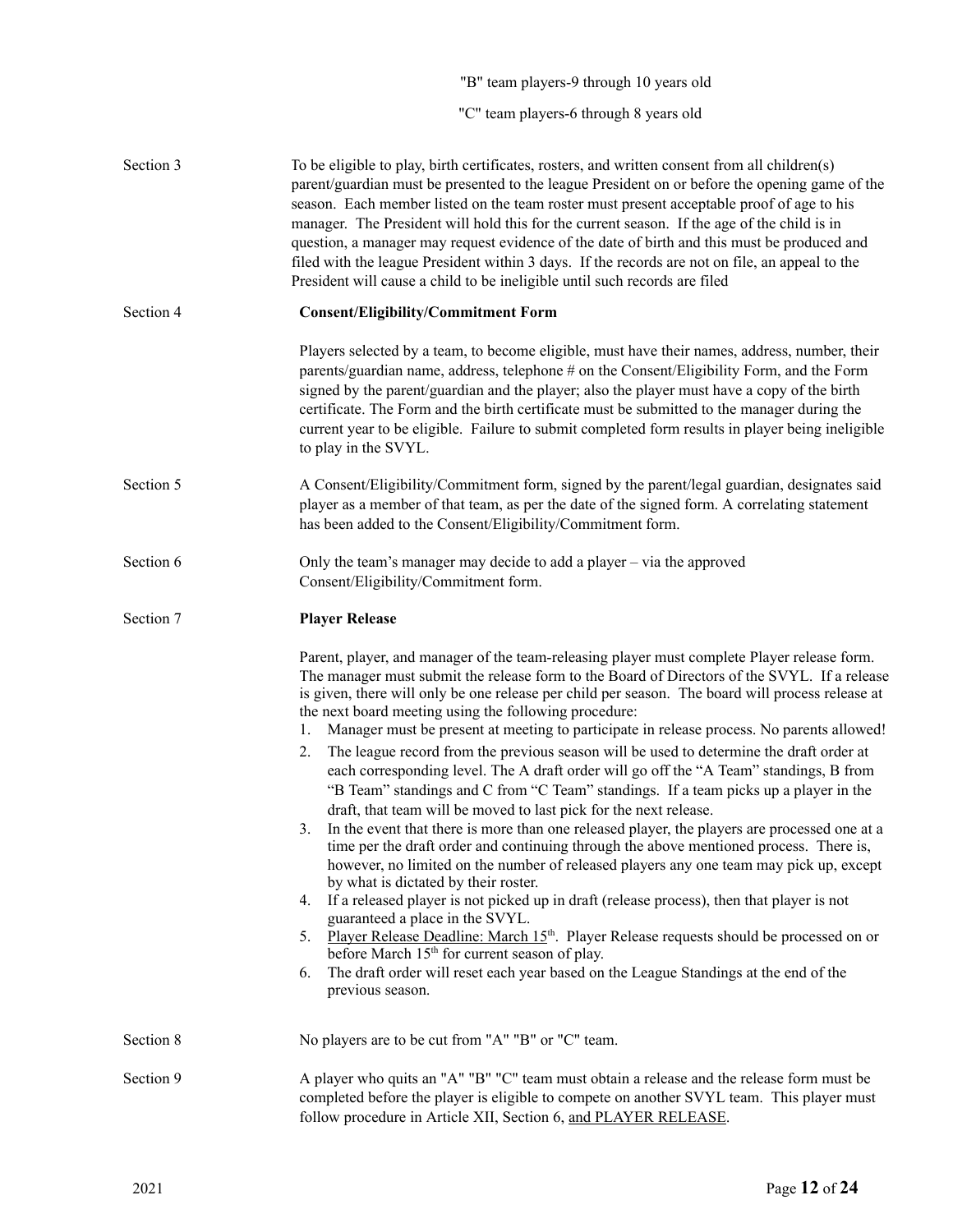| Section 10          | All Consent/Eligibility Forms must be complete and be submitted on or before 10 days before<br>SVYL opening game. Roster is therefore frozen, except for Article XIII, Section 3, Roster,<br>"C" teams. Failure to submit completed form results in players being ineligible to play in the<br>SVYL.                                                                                                                                                                                                                                                                                                                                                                                                                                                                                                                                                                        |
|---------------------|-----------------------------------------------------------------------------------------------------------------------------------------------------------------------------------------------------------------------------------------------------------------------------------------------------------------------------------------------------------------------------------------------------------------------------------------------------------------------------------------------------------------------------------------------------------------------------------------------------------------------------------------------------------------------------------------------------------------------------------------------------------------------------------------------------------------------------------------------------------------------------|
| Section 11          | Players who participate in another organized baseball activity, youth league, little league, or<br>other similar leagues are ineligible to participate in SVYL Baseball. Eligibility will be granted<br>to players who cease other play and only participate in SVYL Baseball from Opening Day<br>through the SVYL Post Season Tournament. Violations of this rule will result in expulsion<br>from the league. Exception: An "A" ball player that played Junior High Baseball, for their<br>home school district, or the school they attend, is eligible to play in SVYL for the entire<br>season if the player was on the team's roster the previous season. These players, and school,<br>must be noted on the season's roster turned in to the board prior to the start of season. The<br>player must still play the required amount of games noted in XII, Section 11. |
| Section 12          | SVYL TOURNAMENT COMPETITION                                                                                                                                                                                                                                                                                                                                                                                                                                                                                                                                                                                                                                                                                                                                                                                                                                                 |
|                     | To be eligible for SVYL tournament competition, an eligible player must have been on roster<br>fifty percent of the team regular season games, play in fifty percent of the team regular season<br>games. Playing time will be tracked by official score book, consideration for injury or illness to<br>a player must be addressed by the board.                                                                                                                                                                                                                                                                                                                                                                                                                                                                                                                           |
| Section 13          | Pickup All Star or select teams can use the SVYL name only. The SVYL League will not<br>sponsor any post season play.                                                                                                                                                                                                                                                                                                                                                                                                                                                                                                                                                                                                                                                                                                                                                       |
| Section 14          | <b>COMMUNICABLE DISEASE PRECAUTIONS</b>                                                                                                                                                                                                                                                                                                                                                                                                                                                                                                                                                                                                                                                                                                                                                                                                                                     |
|                     | A player or coach who is bleeding or who has an open wound shall be prohibited for<br>participation further in the game until appropriate treatment have been administered. If medical<br>care of treatment can be administered in a reasonable amount of time, the individual would not<br>have to leave the game. The length of time that is considered reasonable is to the umpire's<br>judgment. The re-entry rule would apply to the play.                                                                                                                                                                                                                                                                                                                                                                                                                             |
| <b>ARTICLE XIII</b> | <b>ROSTERS</b>                                                                                                                                                                                                                                                                                                                                                                                                                                                                                                                                                                                                                                                                                                                                                                                                                                                              |
| Section 1           | The official team roster will consist of no more than 45 players. If a team loses a player during<br>the current season due to illness, injury, change of address, or any other justifiable reason, other<br>players may be obtained to complete the roster. (Teams must follow the rules of the SVYL<br>Constitution and By-Laws.)                                                                                                                                                                                                                                                                                                                                                                                                                                                                                                                                         |
|                     | A roster, by definition, consists of players who will play for the respective team during the<br>course of the season. Prior to opening day, if a player decides to not play, due to injury or<br>illness, or for other reasons, the Manager must ensure the minimum requirements are still met.                                                                                                                                                                                                                                                                                                                                                                                                                                                                                                                                                                            |
|                     | Any violations or questions of an organization's roster will be handled by the President and the<br>Board upon review.                                                                                                                                                                                                                                                                                                                                                                                                                                                                                                                                                                                                                                                                                                                                                      |
| Section 2           | A bat boy, or girl, may be utilized on the "A" "B" "C" teams. He/she must be listed on the<br>official team roster, as a bat boy/girl. "B" and "C" bat boys/girls may be played in the regular<br>season if both coaches agree. They may not be substituted for any player who has less than 5<br>innings. A "C" bat boy/girl must be at least 5 years old by the opening of regular season play.                                                                                                                                                                                                                                                                                                                                                                                                                                                                           |
|                     | Birth certificates and consent forms are to be filed with each team's roster documentation.                                                                                                                                                                                                                                                                                                                                                                                                                                                                                                                                                                                                                                                                                                                                                                                 |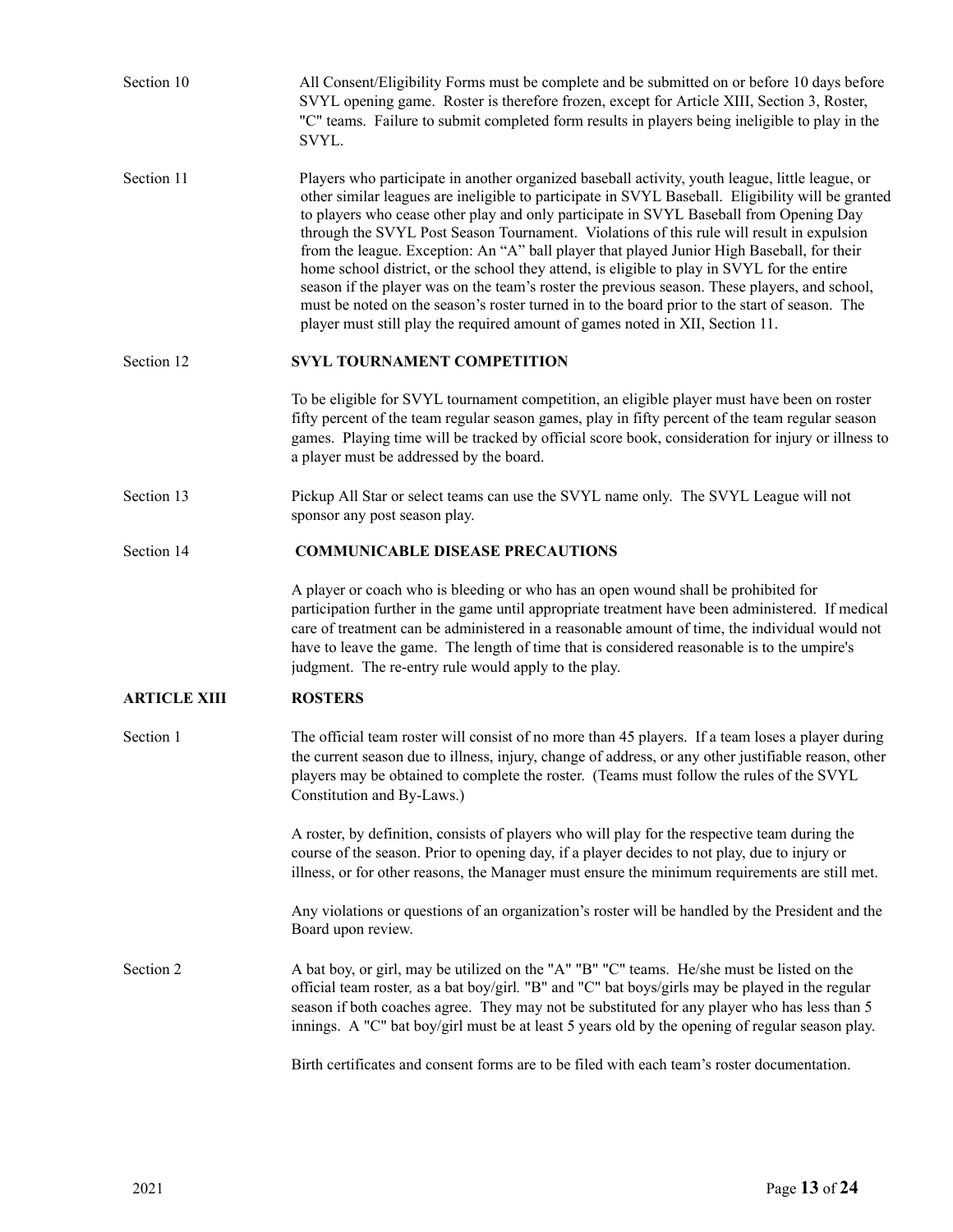| Section 3          | "A" & "B" team rosters shall list no more than 15 players, and no less than 10. Players listed<br>on the "A" are ineligible to play on the "B" team. Roster may be changed only on the 1 <sup>st</sup> and<br>15 <sup>th</sup> of each month, with no more than 2 players being change at one time. On "C" team rosters<br>there shall be no less than 12 players and no more than 15 players eligible for competition in the<br>current season. "C" teams may add a "C" player to replace a "C" player anytime. Only eligible<br>players may be changed. Only an eligible player may be added. The league president, not the<br>manager, shall make the appropriate changes. Teams should bring up C players, in case of<br>shortage. |
|--------------------|----------------------------------------------------------------------------------------------------------------------------------------------------------------------------------------------------------------------------------------------------------------------------------------------------------------------------------------------------------------------------------------------------------------------------------------------------------------------------------------------------------------------------------------------------------------------------------------------------------------------------------------------------------------------------------------------------------------------------------------|
| Section 4          | If a child is listed on the official roster, as a player, during the current or preceding season,<br>he/she is ineligible to play on another team in the league unless written consent is obtained from<br>his /her manager, and then governed by the League Player Release Committee. This letter shall<br>be filed with the league President.                                                                                                                                                                                                                                                                                                                                                                                        |
| Section 5          | Any player, who has left the SVYL and wishes to return, must return to the team from whom<br>he/she played (as listed on the official roster) at the time he/she left the league. The normal<br>player release rules govern any other situation.                                                                                                                                                                                                                                                                                                                                                                                                                                                                                       |
| Section 6          | If a player misses a year of play $OR$ quits during the season, it is at the team manager's<br>discretion whether or not to accept said player in future years as part of the team. If said<br>manager does not accept the returning player, a release will be provided by said manager.                                                                                                                                                                                                                                                                                                                                                                                                                                               |
| Section 7          | All the players on a team roster must dress unless physically unable to attend game.                                                                                                                                                                                                                                                                                                                                                                                                                                                                                                                                                                                                                                                   |
| Section 8          | <u>Returning player commitment date is October 31st</u> of current season. After October $31st$ , the<br>team manager may fill the open roster position with a new player. After October 31 <sup>st</sup> , if<br>previously uncommitted player wishes to return to the team, the manager is not obligated to<br>roster the player for the current season. Standard release provisions & deadlines apply.<br>Uncommitted players create instability within a team and therefore within the league. Each<br>manager is responsible for fielding a minimum number of players for each team's roster. This<br>rule was added to provide appropriate timelines to fill roster positions.                                                   |
| <b>ARTICLE XIV</b> | <b>PLAYER RESPONSIBILITIES</b>                                                                                                                                                                                                                                                                                                                                                                                                                                                                                                                                                                                                                                                                                                         |
| Section 1          | Each player must sell the league's designation fund-raising items. Each player must live within<br>the guidelines of the parent/guardians' home and the guidelines of the community.<br>Any disciplinary action imposed will consist of losing the right to play.<br>First offense<br>$\ldots \ldots \ldots$ game                                                                                                                                                                                                                                                                                                                                                                                                                      |

This action may be appealed and is subject to the review of the SVYL Board of Directors.

## **ARTICLE XV GROUND RULES AND REGULATIONS**

- Section 1 Any situation and or rules not specifically covered by the following shall be covered by the Ohio High School Athletics Association rulebook for the current season.
- Section 2 Any fair ball hit over the fence on the fly is a home run.

Second Offense……...week

Third Offense ………removal from team

Section 3 Any fair ball that hits the ground and bounces over the fence is a ground -rule double.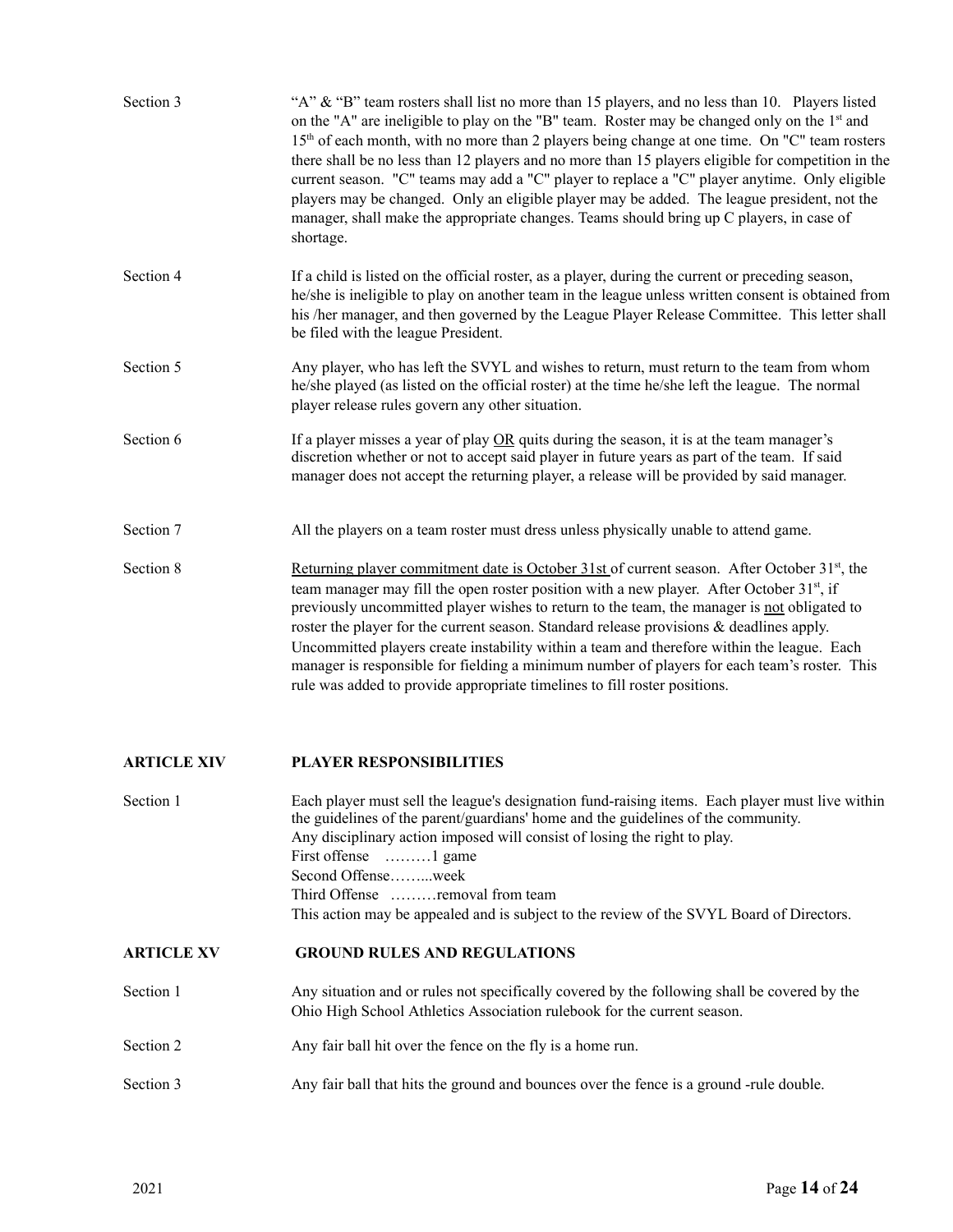| <b>ARTICLE XVI</b> | <b>EQUIPMENT</b>                                                                                                                                                                                                                                                                                                                                                                                                                                                               |
|--------------------|--------------------------------------------------------------------------------------------------------------------------------------------------------------------------------------------------------------------------------------------------------------------------------------------------------------------------------------------------------------------------------------------------------------------------------------------------------------------------------|
| Section 17         | A team can play no more than two games in one day.                                                                                                                                                                                                                                                                                                                                                                                                                             |
| Section 16         | Manager of the day is responsible to get out scoreboard boxes but it is the home team's<br>responsibility to find someone to run the scoreboard. It is also home team's responsibility to<br>get the bases out and put them away.                                                                                                                                                                                                                                              |
| Section 15         | To start a game, A and B level teams must field 9 players. At the C Level, 10 players must be<br>fielded to start the game. If the required number of players cannot be fielded, the game will be<br>forfeited.                                                                                                                                                                                                                                                                |
|                    | C diamond run rule is in effect (15 runs after 4, 10 runs after 5). If the game finishes as a result<br>of a run rule, the game becomes official at that time, the scoreboard resets to 0-0. The rest of<br>the game will be completed with C rules in effect.                                                                                                                                                                                                                 |
| Section 14         | Both "A" and "B" diamonds will consist of 6 innings unless the 15 run rule after 4 innings or 10<br>runs after 5 innings has been evoked. If the home team is leading by 15 runs or more at middle<br>of the $4th$ or 10 runs or more in the middle of the $5th$ the game shall end. If the visiting team is<br>leading by 15 runs or more at the end of 4 <sup>th</sup> or 10 runs or more at the end of the 5 <sup>th</sup> the game<br>shall end. (Revised 3/18/19)         |
| Section 13         | Uniformed players, managers, coaches, and umpires only shall be permitted within the confines<br>of the playing field just prior to and during games. Except for the batter, base runner, the<br>on-deck batter, and the first and third base coaches, the coaches and players shall remain in the<br>dugout or in the bullpen when the team is on offense. When the team is on defense, all players<br>not on the playing field shall remain in the dugout or in the bullpen. |
| Section 12         | The visiting team shall have the field for 10 minutes of warm ups beginning $1/2$ hour before<br>game time, and the home team shall have 10 minutes immediately following.                                                                                                                                                                                                                                                                                                     |
| Section 11         | The entrance gates to the playing field shall be open $1/2$ hour before the game is scheduled to<br>begin. No team is to be on the field prior to that time.                                                                                                                                                                                                                                                                                                                   |
| Section 10         | The home plate umpire shall be notified before the game begins who shall be the team's chief<br>representative and only that person will be permitted to hold discussions with an umpire.                                                                                                                                                                                                                                                                                      |
| Section 9          | The team manager, 3 coaches, a scorekeeper, and listed players only are permitted in the dugout<br>during the games. (See "C" rules for exceptions)                                                                                                                                                                                                                                                                                                                            |
| Section 8          | Bunting is allowed in A, B & C League. However, once a player squares to bunt a pitch, he or<br>she may not pull the bat back and attempt to swing or slap at the pitch. The player may pull the<br>bat back to avoid a strike being called. Penalty: dead ball and batter is automatically out. Drag<br>bunting is permitted and not impacted by this rule.                                                                                                                   |
| Section 7          | A pitched ball thrown over the backstop shall advance the runner one base.                                                                                                                                                                                                                                                                                                                                                                                                     |
| Section 6          | Umpires on back diamonds ("B" "C") to call strike zones for the existing home plates<br>dimensions.                                                                                                                                                                                                                                                                                                                                                                            |
| Section 5          | On any thrown ball that becomes lodged in the fence, or hits any playing equipment, the<br>runners will advance one base without risk of being put out.                                                                                                                                                                                                                                                                                                                        |
| Section 4          | On an overthrow at any base that stays within the fence the runner may advance as far as they<br>dare with the risk of being put out.                                                                                                                                                                                                                                                                                                                                          |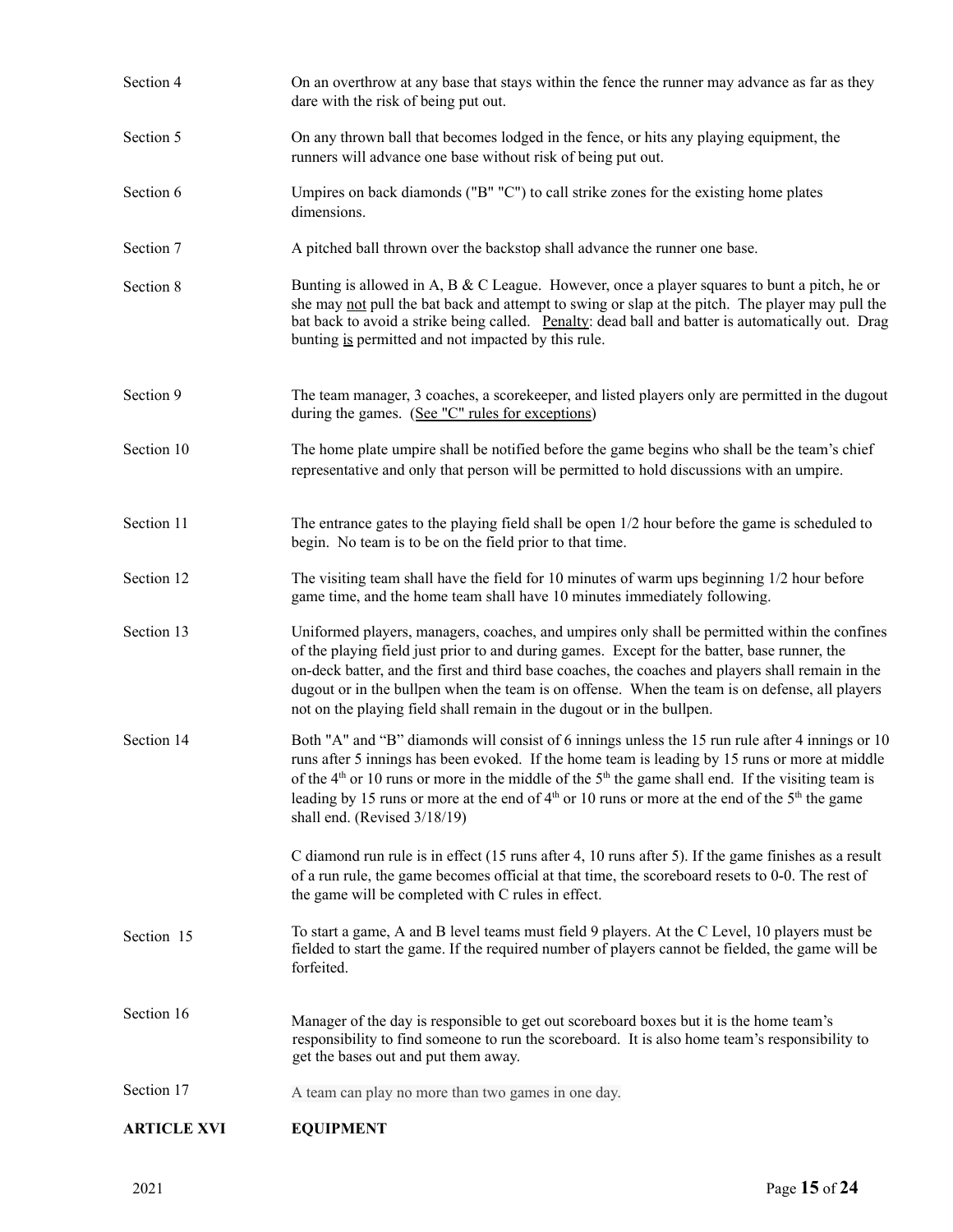| Section 1            | The league will provide 1 new and 1 used ball for each "A" game. Should any further balls be<br>required during the game, the home team shall furnish them. 1 ball, if any remain, shall be<br>given to the home team and the league at the end of the game shall retain 1 ball. |
|----------------------|----------------------------------------------------------------------------------------------------------------------------------------------------------------------------------------------------------------------------------------------------------------------------------|
| Section 2            | USA stamped bats up to 2 5/8 barrel.                                                                                                                                                                                                                                             |
| Section 3            | Each catcher must wear complete catcher's equipment, including a protective cup and throat<br>protector while playing.                                                                                                                                                           |
| Section 4            | All male players must wear a protective cup while playing.                                                                                                                                                                                                                       |
| Section 5            | Metal cleats or pitcher's plates on shoes are prohibited.                                                                                                                                                                                                                        |
| Section 6            | The teams shall provide at least 5 protective helmets in each dugout on the "A" diamond for "A"<br>games. All batters and base runners must wear a full, hard plastic, and approved helmet while<br>batting, on deck, and while on base.                                         |
| Section 7            | <b>Deleted December 2019</b>                                                                                                                                                                                                                                                     |
| Section 8            | Players shall be fully uniformed while on the playing field; caps shall be worn, shirttails shall be<br>tucked in, and stirrups shall be in shoes.                                                                                                                               |
| <b>ARTICLE XVII</b>  | PITCHERS-TEAM MANAGERS                                                                                                                                                                                                                                                           |
| Section 1            | Please see pitching rules, eligibility and logs on the last page of by-laws.                                                                                                                                                                                                     |
|                      |                                                                                                                                                                                                                                                                                  |
| Section 2            | Balks shall not be called.                                                                                                                                                                                                                                                       |
| Section 3            | Intentional walks are allowed (A&B). An intentional walk must result in 4 pitches in the pitch<br>log.                                                                                                                                                                           |
| Section 4            | Either the team manager or his/her coaches or any of his/her players may be base coaches.                                                                                                                                                                                        |
| Section 5            | The team manager or coach may go to the mound to talk to the pitcher only once during each<br>inning. On the second trip the mound during the same inning the pitcher must be removed as a<br>pitcher.                                                                           |
|                      |                                                                                                                                                                                                                                                                                  |
| Section 6            | Any deliberate delay by the team, manager, coaches, or players will constitute for feiture of the<br>game to the opposing team.                                                                                                                                                  |
| Section 7            | Any manager taking his/her team from the field in protest is automatically suspended from the<br>league as a manager.                                                                                                                                                            |
| Section 8            | Any team that forfeits a game ("A","B", "C") will pay the umpires fees and any other expenses<br>incurred by the league.                                                                                                                                                         |
| <b>ARTICLE XVIII</b> | SUBSTITUTING- RE-ENTRY "A" TEAM                                                                                                                                                                                                                                                  |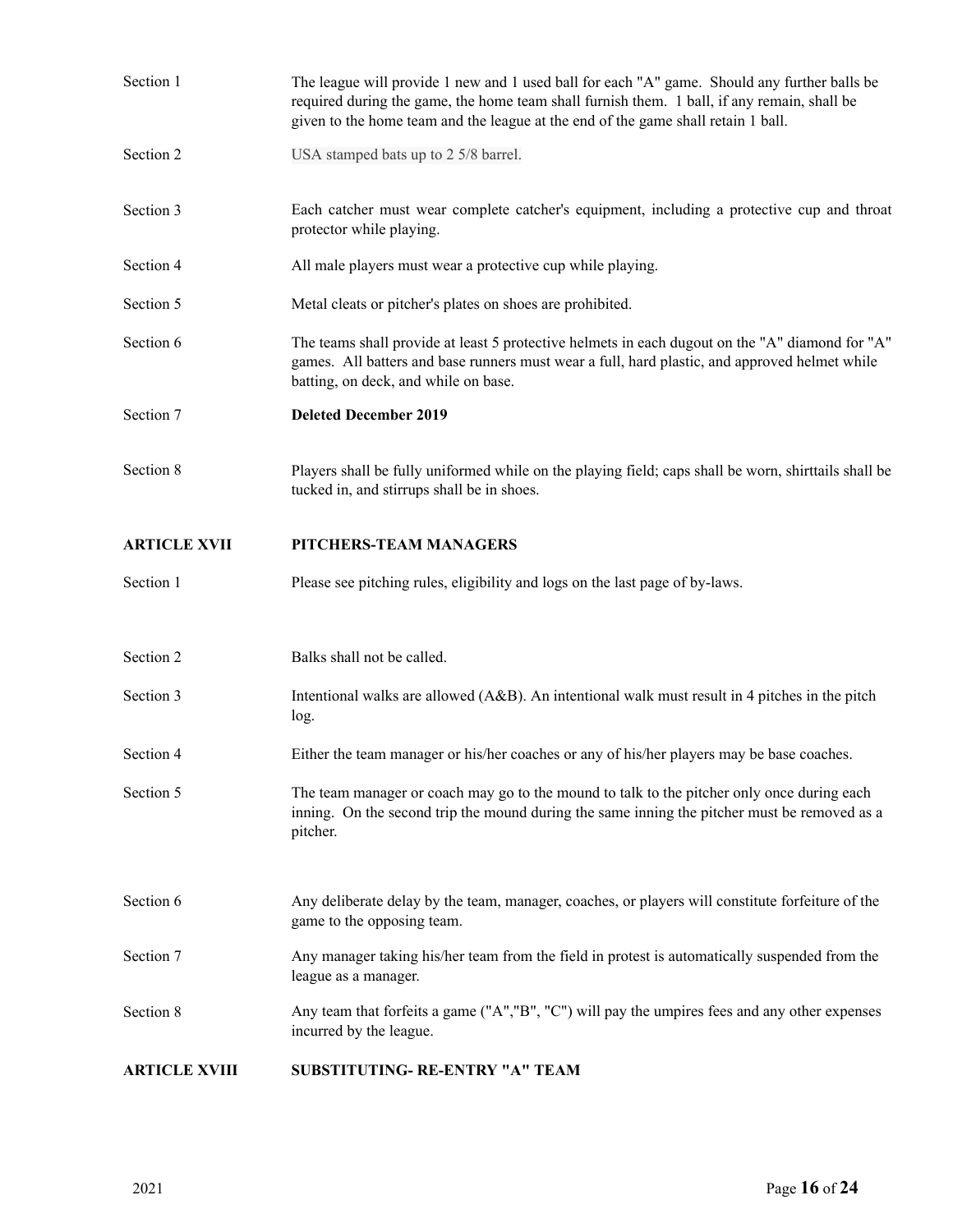| Section 1          | If batting 9, any of the starting players may withdraw and re-enter once, provided such player<br>occupies the same batting position whenever he/she is in the lineup. This re-entry rule is for<br>"A" teams only.                                                                                                                                                                                                                                                                                                                                                                                                                                                                             |
|--------------------|-------------------------------------------------------------------------------------------------------------------------------------------------------------------------------------------------------------------------------------------------------------------------------------------------------------------------------------------------------------------------------------------------------------------------------------------------------------------------------------------------------------------------------------------------------------------------------------------------------------------------------------------------------------------------------------------------|
|                    | Option "A" teams only: To bat all batters (complete roster) and change the defense at will. If a<br>player leaves the game for any reason, that player will receive an out for each missed "at bat."                                                                                                                                                                                                                                                                                                                                                                                                                                                                                            |
| Section 2          | Substitution isn't mandatory on the "A" string. A player on the "A" string plays at the<br>discretion of the coach.                                                                                                                                                                                                                                                                                                                                                                                                                                                                                                                                                                             |
| Section 3          | No DH permitted at SVYL.                                                                                                                                                                                                                                                                                                                                                                                                                                                                                                                                                                                                                                                                        |
| <b>ARTICLE XIX</b> | <b>CODE OF CONDUCT// DISCIPLINE</b>                                                                                                                                                                                                                                                                                                                                                                                                                                                                                                                                                                                                                                                             |
| Section 1          | SVYL is devoted to providing an opportunity for youth to play baseball in an organized and<br>supervised atmosphere. We encourage positive attitudes by players, coaches, umpires, and all<br>fans watching games.                                                                                                                                                                                                                                                                                                                                                                                                                                                                              |
|                    | Chants directed at pitcher or opposing team is not acceptable. Any chants from the dugout<br>should be directed in support of your team.                                                                                                                                                                                                                                                                                                                                                                                                                                                                                                                                                        |
|                    | Players, coaches, umpires, parents, and all fans watching games shall uphold the code of<br>conduct or be faced with discipline. These actions include, but are not limited to, unruly<br>behavior, exhibiting disrespect to other participants; disregarding rules of the SVYL, and<br>displaying behavior that is offensive. This includes the use of profanity, discriminatory,<br>derogatory or harassing language, spitting, or fighting.                                                                                                                                                                                                                                                  |
| Section 2          | <b>No Tolerance Rule</b>                                                                                                                                                                                                                                                                                                                                                                                                                                                                                                                                                                                                                                                                        |
|                    | All players, coaches and fans first offense for un-sportsman like conduct will be a two (2) game<br>suspension; a second offense is suspension for the remainder of the season. A second offense to<br>coaches will result in expulsion from the league indefinitely.                                                                                                                                                                                                                                                                                                                                                                                                                           |
| Section 3          | Ejection rules, per Ohio High School Athletics Association (OHSAA), Apply.                                                                                                                                                                                                                                                                                                                                                                                                                                                                                                                                                                                                                      |
| <b>ARTICLE XX</b>  | NUMBER OF INNINGS; STARTING TIMES; CURFEW                                                                                                                                                                                                                                                                                                                                                                                                                                                                                                                                                                                                                                                       |
| Section 1          | Each "A" game will consist of 6 innings unless the 15 run rule after 4 innings or 10 runs after 5<br>innings have been evoked. Exception: If a game is interrupted due to curfew, rain-out or any<br>other unforeseen circumstance, all A, B & C League games (Not Tournament) will be<br>considered complete at the end of the $4th$ inning if away team is winning or at the middle of the<br>$4th$ inning if home team is winning.                                                                                                                                                                                                                                                           |
| Section 2          | Rainouts and delays games will be rescheduled by manager of the day/night. On weekdays if<br>the scheduled games cannot start, all games for the evening are cancelled, and will be scheduled<br>$(A, B & C)$ for the first available Sunday time slot. Sunday time slots are: 1:00, 3:00, 5:00, and<br>7:00P.M. The team with concessions will be scheduled to work the makeup times. The teams<br>per availability of the diamonds can reschedule C games; schedule should be posted in meeting<br>room to avoid multiple booking of games. Saturday and Sunday, games will be called off and<br>not moved back in time, as the fields are ready for play the scheduled games will be played. |
| Section 3          | League and tournament play, all re-scheduled rainout games will start from the point of<br>postponement.                                                                                                                                                                                                                                                                                                                                                                                                                                                                                                                                                                                        |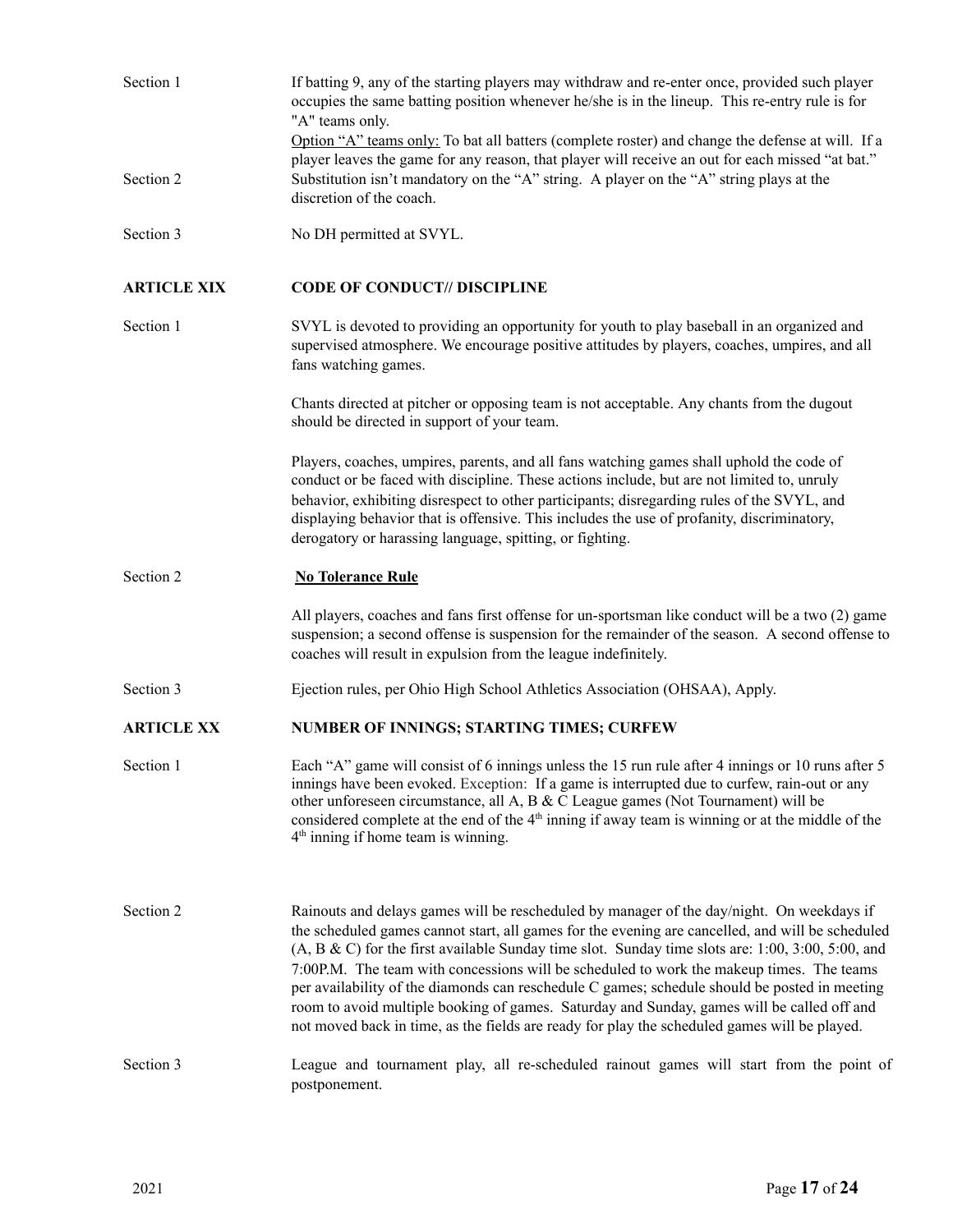| Section 4           | Starting times for "A" games is 5:45 P.M. for the first game, with the second game following<br>the conclusion of the 1 <sup>st</sup> game but not before 7:15 P.M. All "B" games will begin at 5:30pm.<br>No inning will start after 10:00 p.m. Sunday - Thursday. Once Chillicothe City schools are out<br>- curfew no longer applies. Curfew does not apply to Friday or Saturday night. If the first "A"<br>game is tied after 6 innings, the tie will be broken and the second game will start 20 minutes<br>later. If curfew, rain, or other unforeseen circumstance stops the game after completion of all or<br>half of $4th$ inning as stated in Article XX, Section 1, the game is complete. If game is stopped<br>prior to 4 <sup>th</sup> inning or is not considered complete, the game will be rescheduled from the point<br>the game was stopped. No game will start after 10:00P.M. |
|---------------------|-----------------------------------------------------------------------------------------------------------------------------------------------------------------------------------------------------------------------------------------------------------------------------------------------------------------------------------------------------------------------------------------------------------------------------------------------------------------------------------------------------------------------------------------------------------------------------------------------------------------------------------------------------------------------------------------------------------------------------------------------------------------------------------------------------------------------------------------------------------------------------------------------------|
| Section 5           | The umpire may declare a game forfeited in favor of the opposing team if a team fails to appear<br>on the field ready to play within 15 minutes of the declared starting time.                                                                                                                                                                                                                                                                                                                                                                                                                                                                                                                                                                                                                                                                                                                      |
| Section 6           | Any team forfeiting two consecutive games will be eliminated from the league for the<br>remainder of the season. The league will then attempt to reorganize a team from the same<br>community to complete the season.                                                                                                                                                                                                                                                                                                                                                                                                                                                                                                                                                                                                                                                                               |
| Section 7           | In situations when forfeitures eliminate a team from the league, or when a team which held a<br>franchise the previous season fails to field a team, the equipment, uniforms, and all other team<br>supplies shall be utilized by the league to attempt to reorganize a new team to take the failed<br>team's place. At the end of the season, the equipment, etc., will be returned to the original<br>sponsor.                                                                                                                                                                                                                                                                                                                                                                                                                                                                                    |
| Section 8           | <b>Deleted December 2019</b>                                                                                                                                                                                                                                                                                                                                                                                                                                                                                                                                                                                                                                                                                                                                                                                                                                                                        |
| Section 9           | If a game is delayed, for lighting, and we cannot play after the first 30 minute delay, it is to be<br>rescheduled on a make-up day. (Added 3/18/19)                                                                                                                                                                                                                                                                                                                                                                                                                                                                                                                                                                                                                                                                                                                                                |
|                     |                                                                                                                                                                                                                                                                                                                                                                                                                                                                                                                                                                                                                                                                                                                                                                                                                                                                                                     |
| <b>ARTICLE XXI</b>  | <b>BASE RUNNING</b>                                                                                                                                                                                                                                                                                                                                                                                                                                                                                                                                                                                                                                                                                                                                                                                                                                                                                 |
| Section 1           | Base runners may steal any base including home (excluding "C" teams)                                                                                                                                                                                                                                                                                                                                                                                                                                                                                                                                                                                                                                                                                                                                                                                                                                |
| Section 2           | A base runner will be declared out if he/she leaves base before pitched ball has passed the batter<br>in B&C league. In the "A" league before it leaves pitchers hand.                                                                                                                                                                                                                                                                                                                                                                                                                                                                                                                                                                                                                                                                                                                              |
| Section 3           | B&C League: A batter may not run on a third strike, which is dropped by the catcher. The<br>batter is out.<br>A League: Dropped Third Strike<br>The batter becomes a runner when the third strike called by umpire is not caught, providing $(1)$<br>first base is unoccupied or (2) first base is occupied with two outs.<br>Rule per OHSAA/NFHS.                                                                                                                                                                                                                                                                                                                                                                                                                                                                                                                                                  |
| Section 4           | A baserunner who deliberately removes his/her helmet while running the bases will be declared<br>out by the umpire. EXCEPTION: on a home run (hit out of the park) no one will be called out<br>for the removal of a helmet.                                                                                                                                                                                                                                                                                                                                                                                                                                                                                                                                                                                                                                                                        |
| Section 5           | Courtesy runners are permitted for the pitcher and catcher in the "A" and "B" league when there<br>are two outs. A Courtesy runner is a player that has not entered the game yet, if a team is<br>batting 9 batters. Or, the last out of that inning, if a team is batting the lineup.                                                                                                                                                                                                                                                                                                                                                                                                                                                                                                                                                                                                              |
| <b>ARTICLE XXII</b> | PROTEST, DISPUTED AND APPEALS                                                                                                                                                                                                                                                                                                                                                                                                                                                                                                                                                                                                                                                                                                                                                                                                                                                                       |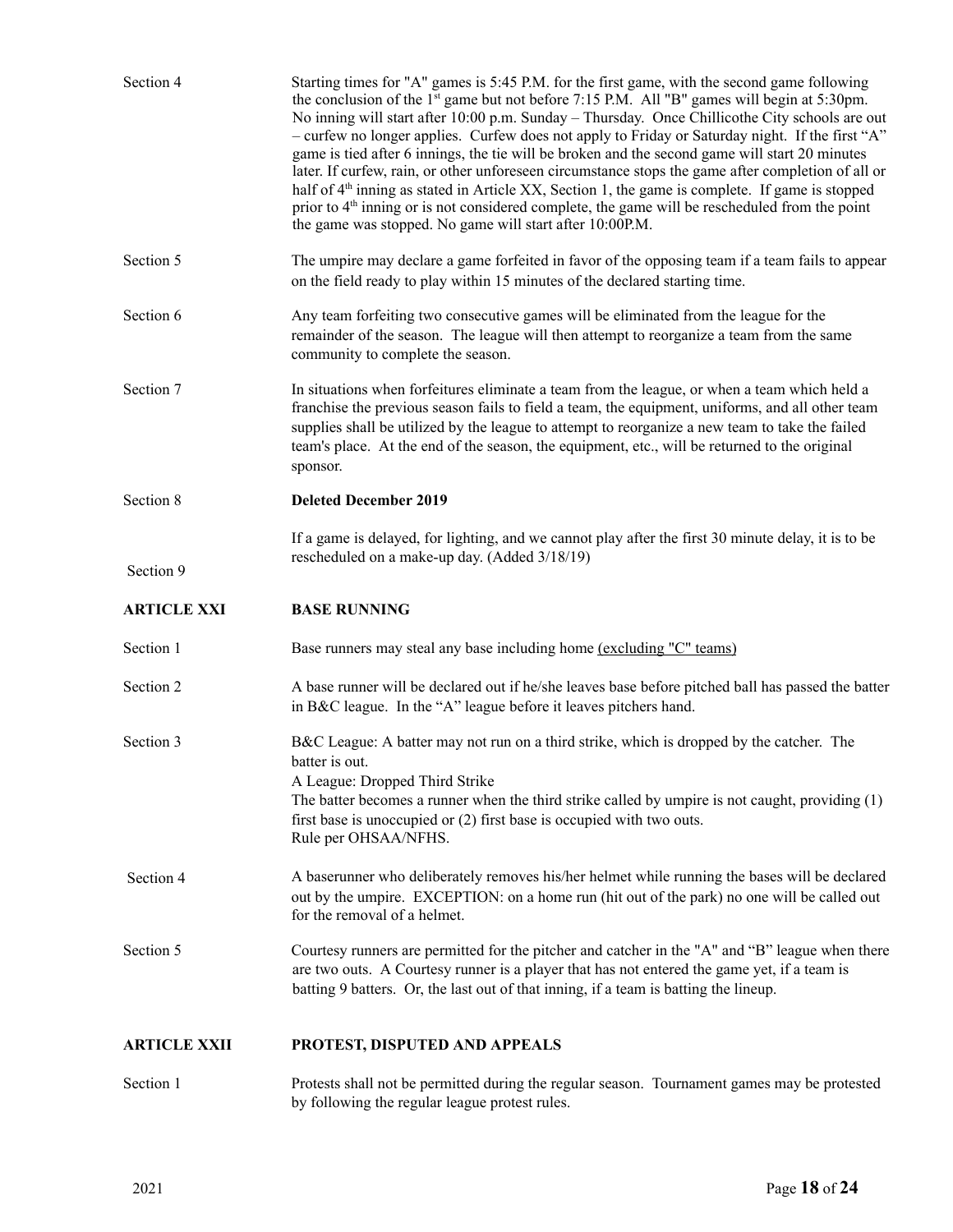| Section 2            | Any manager, or head coach, wishing to protest a rule interpretation must utilize the following<br>procedure.<br>A.) He/she must notify the umpire -in-chief immediately. The umpire will initial each teams<br>score book and notify the league scorekeeper to initial the official scorebook. (An intervening<br>play nullifies any protest)<br>B.) Immediately following the last play of the game, the protesting manager, or head coach,<br>shall post a \$40.00 protest bond with the league scorekeeper. (Failure to do so forfeits the<br>protest)<br>C.) The league President shall then assemble 3 non-involved managers to serve as protest<br>committee. The protesting manager and the umpire shall present their arguments, and the<br>committee will render a decision. It shall be FINAL. Only if the protest is upheld will the<br>\$40.00 bond is refunded. |
|----------------------|-------------------------------------------------------------------------------------------------------------------------------------------------------------------------------------------------------------------------------------------------------------------------------------------------------------------------------------------------------------------------------------------------------------------------------------------------------------------------------------------------------------------------------------------------------------------------------------------------------------------------------------------------------------------------------------------------------------------------------------------------------------------------------------------------------------------------------------------------------------------------------|
| Section 3            | Disputes will be settled on the day of the game. The President of the league, the park<br>commissioners, manager of the day, tournament director, or a member of the board of Directors<br>will settle disputes.                                                                                                                                                                                                                                                                                                                                                                                                                                                                                                                                                                                                                                                              |
| Section 4            | All such decisions will be final and no further protest or appeals will be considered.                                                                                                                                                                                                                                                                                                                                                                                                                                                                                                                                                                                                                                                                                                                                                                                        |
| Section 5            | Appeals. (i.e. missing a base by the runner) shall be automatic to the umpire. No set procedure<br>shall be required. If, in the umpire's judgment, the appeal is warranted, he/she shall<br>immediately make the call and the decision shall be final. (Intervening play nullifies the<br>appeal)                                                                                                                                                                                                                                                                                                                                                                                                                                                                                                                                                                            |
| <b>ARTICLE XXIII</b> | "B" TEAM RULES                                                                                                                                                                                                                                                                                                                                                                                                                                                                                                                                                                                                                                                                                                                                                                                                                                                                |
| Section 1            | Regular season games on the "B" diamond will consist of 6 innings unless the 15 run rule after<br>4 innings or 10 runs after 5 innings have been evoked. If the home team is leading by 15 runs or<br>more at middle of the $4th$ or 10 runs or more in the middle of the $5th$ the game shall end. If the<br>visiting team is leading by 15 runs or more at the end of $4th$ or 10 runs or more at the end of the<br>5 <sup>th</sup> the game shall end. No new inning will be started after 1 hour and 45 minutes from the                                                                                                                                                                                                                                                                                                                                                  |

scheduled start time set forth by the umpire and a coach from each team prior to the game beginning. Any inning started will be completed. Any game that is tied at the end of 6 complete innings may continue until either both teams agree to stop or the 1 hour and 45 minute time limit from scheduled start time has expired. The first game of the night will start at 5:30 and end at 7:30. The second game will start at 7:45. (Revised 3/18/19)

There will be no time limit on tournament games. Tournament games on the "B" diamond will consist of 6 innings unless the 15 run rule after 4 innings or 10 runs after 5 innings has been evoked. Game tied at the end of the 6 complete innings will continue until winner is determined.

Section 2 All players shall play 3 innings unless injured or sick. Substitutions shall be made by the start of the 4<sup>th</sup> inning. All players listed on the roster shall dress and play unless injured or ill. If substitutions are not made at the proper time, the game will be forfeited by the team committing the error.

Section 3 Option To bat all batters (complete roster) and change the defense at will. It still remains that all players must play a minimum of 3 innings on defense.

Section 4 No more than 9 batters the first (5) innings, and in the 6th or extra innings, teams must get (3) natural outs. The 9th batter cannot end the inning by a walk or hit by pitch.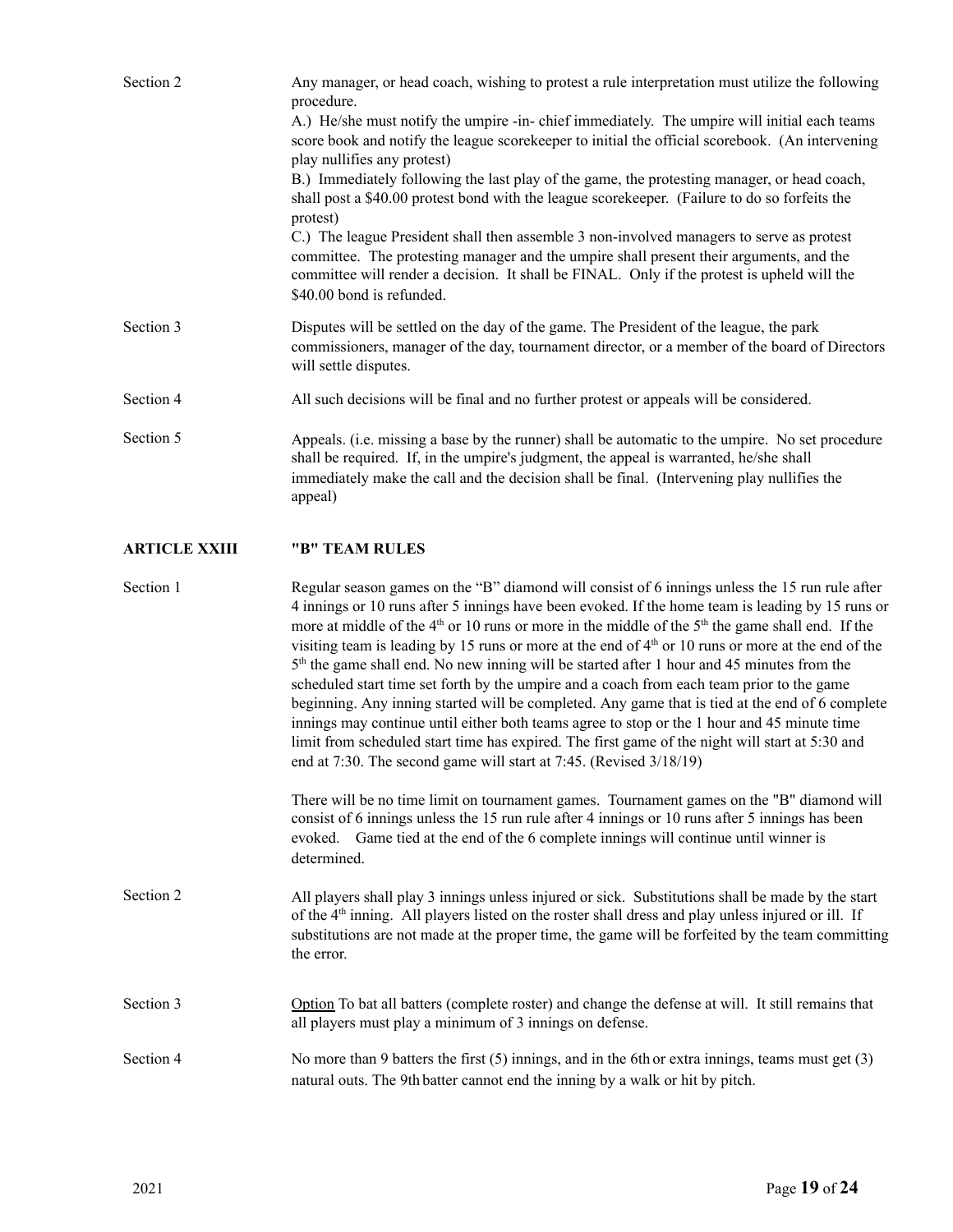|            | 9th batter rule does not apply if 9th batter is hit by a pitch. If 9th batter is hit by pitch, 9th batter<br>will be awarded 1st base and 10th batter will serve as final batter in inning. If 10th batter is also<br>hit by pitch, he too shall be awarded 1st base and the 11th batter shall be final batter.                                                                               |
|------------|-----------------------------------------------------------------------------------------------------------------------------------------------------------------------------------------------------------------------------------------------------------------------------------------------------------------------------------------------------------------------------------------------|
|            | If the 9th batter puts the ball in play, 2 outs will be declared.                                                                                                                                                                                                                                                                                                                             |
|            | The inning is over when either the original 9th batter crosses the plate OR a natural 3rd out<br>occurs, whichever happens first. Play must not be stopped by an Umpire until the original 9th<br>batter crosses the plate or a natural 3rd out occurs.                                                                                                                                       |
|            | In the event of a home run, the original 9th batter run may count (if 10 or more batters reach<br>base).                                                                                                                                                                                                                                                                                      |
| Section 5  | Free substitution rules apply in case of injury or illness to a player.                                                                                                                                                                                                                                                                                                                       |
| Section 6  | <b>Deleted December 2019</b>                                                                                                                                                                                                                                                                                                                                                                  |
| Section 7  | B & C roster players may play up only in the event of player shortage due to injury,<br>illness, vacation, etc. A player may only play up a maximum of 4 total games.                                                                                                                                                                                                                         |
| Section 8  | The home team will furnish 1 new and 1 used ball for the game.                                                                                                                                                                                                                                                                                                                                |
| Section 9  | League will schedule one licensed umpire if available for all "B" games. In the event licensed<br>umpire are not available, experienced board approved individuals will be scheduled. In the<br>event that no umpires are provided the home team will furnish the plate umpire and the visiting<br>team will furnish the base umpire, unless the league establishes an alternative procedure. |
| Section 10 | Each team will furnish its own equipment, including balls, bats, helmets, catcher's equipment,<br>etc.                                                                                                                                                                                                                                                                                        |
| Section 11 | <b>Deleted December 2019</b>                                                                                                                                                                                                                                                                                                                                                                  |
| Section 12 | All other appropriate league rules apply to the "B" teams and the "B" games.                                                                                                                                                                                                                                                                                                                  |
| Section 13 | <b>Deleted December 2019</b>                                                                                                                                                                                                                                                                                                                                                                  |
| Section 14 | <b>Deleted December 2019</b>                                                                                                                                                                                                                                                                                                                                                                  |
| Section 15 | No infield fly rule will be called in "B" league or tournament.                                                                                                                                                                                                                                                                                                                               |
| Section 16 | <b>Deleted December 2019</b>                                                                                                                                                                                                                                                                                                                                                                  |
| Section 17 | <b>Deleted December 2019</b>                                                                                                                                                                                                                                                                                                                                                                  |
| Section 18 | The home team is responsible to log in final score in book in meeting room during regular<br>season. Results are needed to seed tournament.                                                                                                                                                                                                                                                   |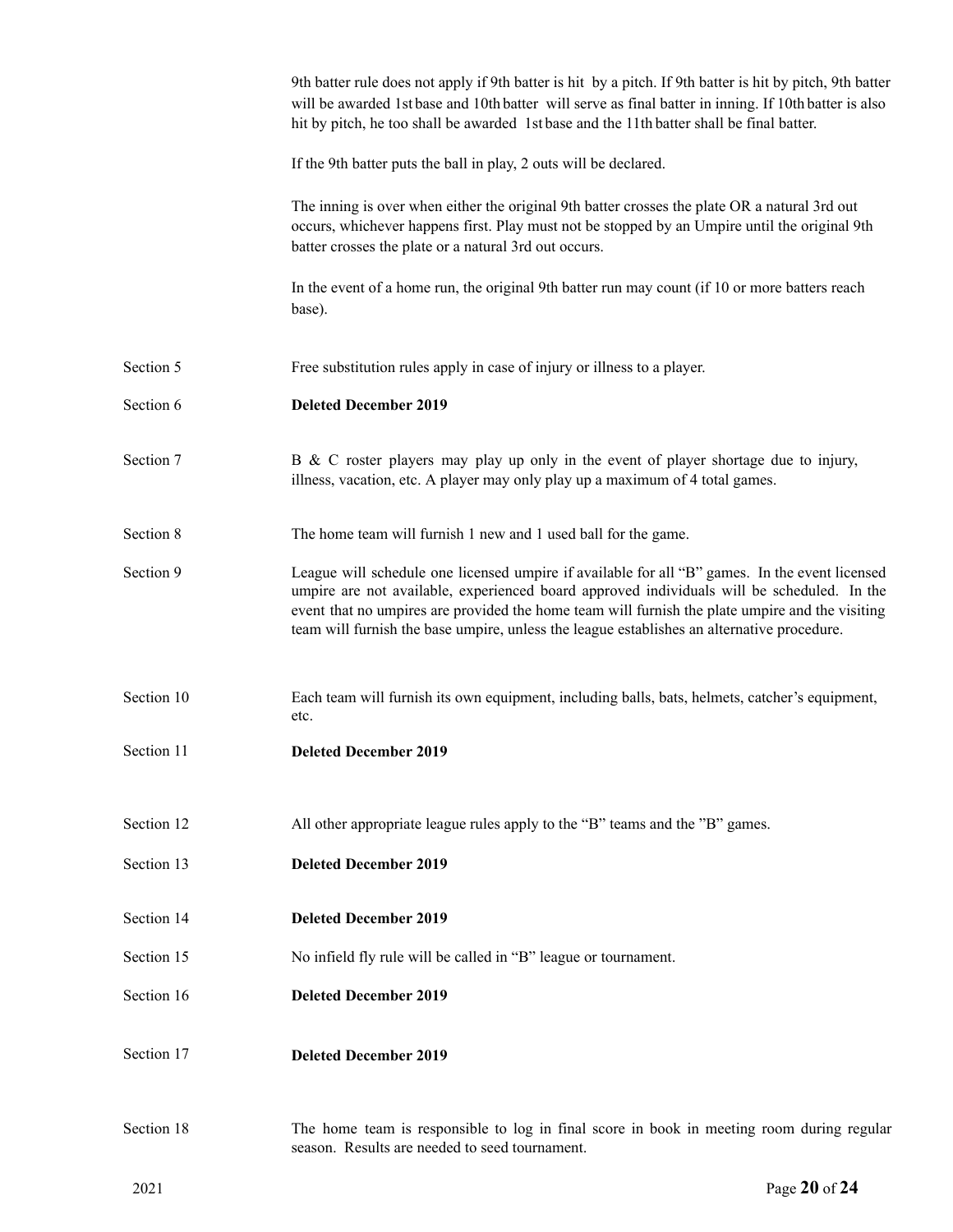| <b>ARTICLE XXIV</b> | "C" TEAM RULES                                                                                                                                                                                                                                                                                                                                                                                                                                                                                                                                           |
|---------------------|----------------------------------------------------------------------------------------------------------------------------------------------------------------------------------------------------------------------------------------------------------------------------------------------------------------------------------------------------------------------------------------------------------------------------------------------------------------------------------------------------------------------------------------------------------|
| Section 1           | <b>Deleted December 2019</b>                                                                                                                                                                                                                                                                                                                                                                                                                                                                                                                             |
| Section 2           | <b>Deleted December 2019</b>                                                                                                                                                                                                                                                                                                                                                                                                                                                                                                                             |
| Section 3           | B & C roster players may play up only in the event of player shortage due to injury, illness,<br>vacation, etc. A player may only play up a maximum of 4 total games.                                                                                                                                                                                                                                                                                                                                                                                    |
| Section 4           | <b>Deleted December 2019</b>                                                                                                                                                                                                                                                                                                                                                                                                                                                                                                                             |
| Section 5           | A "C' game shall consist of 6 innings. During the "C" regular season, a game that is tied after<br>the 6 <sup>th</sup> inning shall remain tied and be entered into the scorebook as such. There will be no<br>extra innings during the regular season. Extra innings will be permitted to break a tie during<br>the "C" tournament.                                                                                                                                                                                                                     |
|                     | C diamond run rule is in effect (15 runs after 4, 10 runs after 5). If the game finishes as a result<br>of a run rule, the game becomes official at that time, the scoreboard resets to 0-0. The rest of<br>the game will be completed with C rules in effect.                                                                                                                                                                                                                                                                                           |
| Section 6           | For innings 1-5 there is a 6 run limit per inning per team. No player may bat after the 6 runs<br>have scored in an inning. After the 6th run has scored, the ball will be called dead by the<br>umpire, and the inning is over. EXCEPTION: If a batter has a ball that travels over the outfield<br>fence for a homerun, then all runners on base when the ball was hit will be counted as runs<br>scored when they cross home plate, even if it exceeds 6 runs. In inning 6 and extra innings,<br>each team may bat until 3 natural outs are recorded. |
| Section 7           | Regular season games: Teams must list and bat all batters in order and change the defense at<br>will. It still remains that all players must play a minimum of 3 innings in field. All players<br>listed on the roster shall dress and play unless sick or injured.                                                                                                                                                                                                                                                                                      |
|                     | <b>Tournament option:</b> During the "C" tournament the coaches are allowed to bat 10 players and<br>make substitution at top of the $4th$ inning. All players listed on the roster shall dress and play<br>unless sick or injured.                                                                                                                                                                                                                                                                                                                      |
|                     | VIOLATION OF ANY PROVISION OF THE PARAGRAPH SHALL RESULT IN<br>FORFEITURE OF THE GAME.                                                                                                                                                                                                                                                                                                                                                                                                                                                                   |
| Section 8           | Bunting is allowed in "C" ball, however once a player squares to bunt a pitch, he or she may<br>not pull the bat back and attempt to swing or slap at the pitch. Player may pull the bat back to<br>avoid a strike being called. Penalty: dead ball and batter is automatically out. Drag bunting is<br>permitted and not impacted by this rule.                                                                                                                                                                                                         |
| Section 9           | Each "C" team may have up to 4 coaches. Only 1 shall be permitted on the field-at the dugout<br>openings during the time his/her team is on defense. The remainder shall be in the dugout. The<br>scorekeeper shall remain outside the fence if he/she is someone other than the 4 coaches. There<br>shall be no coaching from outside the playing field.                                                                                                                                                                                                |
| Section 10          | Each team shall furnish their own equipment, including balls, bats, helmets, etc.                                                                                                                                                                                                                                                                                                                                                                                                                                                                        |
| Section 11          | The home team shall furnish 1 new and 1 used ball to be used during the game.                                                                                                                                                                                                                                                                                                                                                                                                                                                                            |
| Section 12          | "C" teams shall place 10 players on the field during games. On defense, the $10th$ player shall be<br>roving outfielder and must play in the outfield. In no case, can he/she be positioned in the<br>infield.                                                                                                                                                                                                                                                                                                                                           |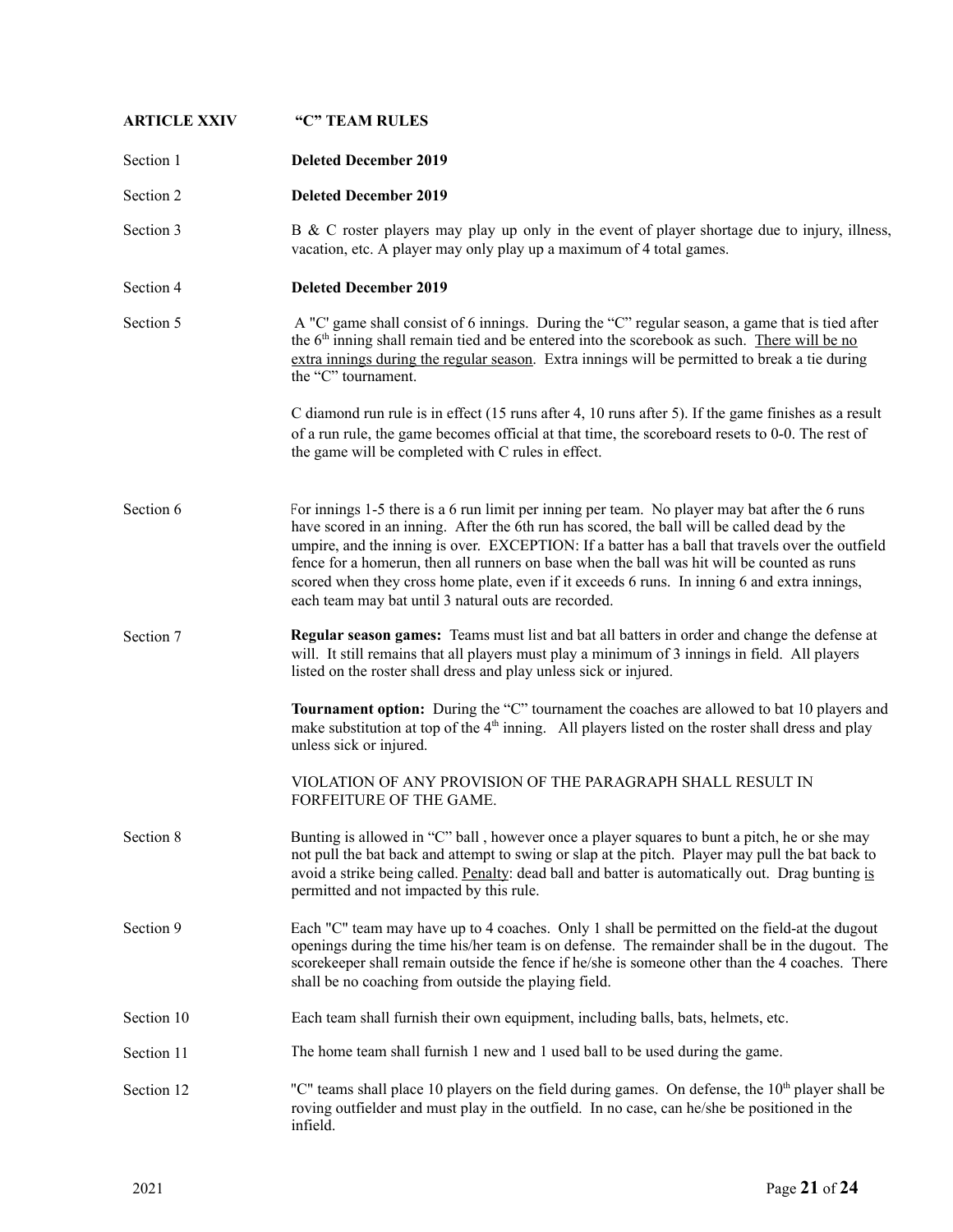| Section 13          | The youth players on the pitcher's mound must wear a heart guard.                                                                                                                                                                                                                                                                                                                                                                                                                                                                                                                                                                                                                                                                                                                                                                                                                                                                                                                          |
|---------------------|--------------------------------------------------------------------------------------------------------------------------------------------------------------------------------------------------------------------------------------------------------------------------------------------------------------------------------------------------------------------------------------------------------------------------------------------------------------------------------------------------------------------------------------------------------------------------------------------------------------------------------------------------------------------------------------------------------------------------------------------------------------------------------------------------------------------------------------------------------------------------------------------------------------------------------------------------------------------------------------------|
| <b>ARTICLE XXV</b>  | "C" TEAM PITCHING                                                                                                                                                                                                                                                                                                                                                                                                                                                                                                                                                                                                                                                                                                                                                                                                                                                                                                                                                                          |
| Section 1           | Each "C" team head coach or manager shall designate a coach to pitch to his/her own team<br>when they are at bat. (Substitutes shall be made from the other 4 coaches) The defensive<br>pitcher must be in line with pitchers plate, with at least one foot within the circle. He/she then<br>becomes a defensive pitcher.                                                                                                                                                                                                                                                                                                                                                                                                                                                                                                                                                                                                                                                                 |
| Section 2           | The adult pitcher must make every effort to avoid interfering with any play by the defensive<br>team.                                                                                                                                                                                                                                                                                                                                                                                                                                                                                                                                                                                                                                                                                                                                                                                                                                                                                      |
| Section 3           | Any contact a batted ball-makes with an adult pitcher shall cause the ball and any play to be<br>declared "dead" and the batter shall return to the batter's box, runners shall return to the bases<br>occupied prior to the ball being hit and the play shall resume from that point, the pitch shall not<br>count as one of the 6 pitches permitted.                                                                                                                                                                                                                                                                                                                                                                                                                                                                                                                                                                                                                                     |
| Section 4           | Any adult pitcher hit in fair territory by the thrown ball shall cause the batter to be declared out<br>and any base runner shall return to the base occupied prior to the play in which the contact was<br>made.                                                                                                                                                                                                                                                                                                                                                                                                                                                                                                                                                                                                                                                                                                                                                                          |
| Section 5           | The adult pitcher must wear a jersey and a hat which contrasts with the defensive team/s colors.                                                                                                                                                                                                                                                                                                                                                                                                                                                                                                                                                                                                                                                                                                                                                                                                                                                                                           |
| Section 6           | Each batter shall be allowed a maximum of 6 pitches to bat the ball into fair territory. If the<br>batter has not hit the ball after 6 pitches, he/she shall be declared out. Foul balls count only as<br>strikes and no batter shall be called out on a foul ball on the 6th pitch unless caught on the fly.<br>There will be no walks. The home plate umpire shall not call strikes and 3 strikes struck at shall<br>constitute an out. The pitcher may pitch overhand or under hand and the pitcher must stay<br>within the 5 ft. radius of the pitching mound, their front foot or plant foot cannot go outside of<br>the 5 ft. radius, this distance is approximately 5 feet in front of the pitcher rubber. In the event<br>that a base hit occurs, the adult pitcher will pick up the bat and remove himself / herself from<br>the playing field. The pitcher may help in coaching of base runners to slide at home plate, but<br>not go up either baseline to assist the coaching. |
| Section 7           | Stealing of bases in the "C" level has been eliminated.                                                                                                                                                                                                                                                                                                                                                                                                                                                                                                                                                                                                                                                                                                                                                                                                                                                                                                                                    |
| <b>ARTICLE XXVI</b> | "C" PROTESTS AND DISPUTES                                                                                                                                                                                                                                                                                                                                                                                                                                                                                                                                                                                                                                                                                                                                                                                                                                                                                                                                                                  |

- 
- Section 1 Protests shall not be permitted during the regular season. Tournament games may be protested by following the regular league protest rules.
- Section 2 Disputes will be settled on the day of the game. The President of the league, park commissioner, manager of the day, tournament director, or a member of the Board of Directors will settle the dispute.

Section 3 All such decisions will be final and no further protest or appeal will be considered.

## **ARTICLE XXVII PLAYING FIELD**

Section 1 Both teams are responsible for preparation of the playing field along with raking the fields after play is complete for the day. The home team of the 1<sup>st</sup> game of the day will install the bases and the home team of the last game will put them away. There will be a \$20.00 fine for failure to abide by these rules.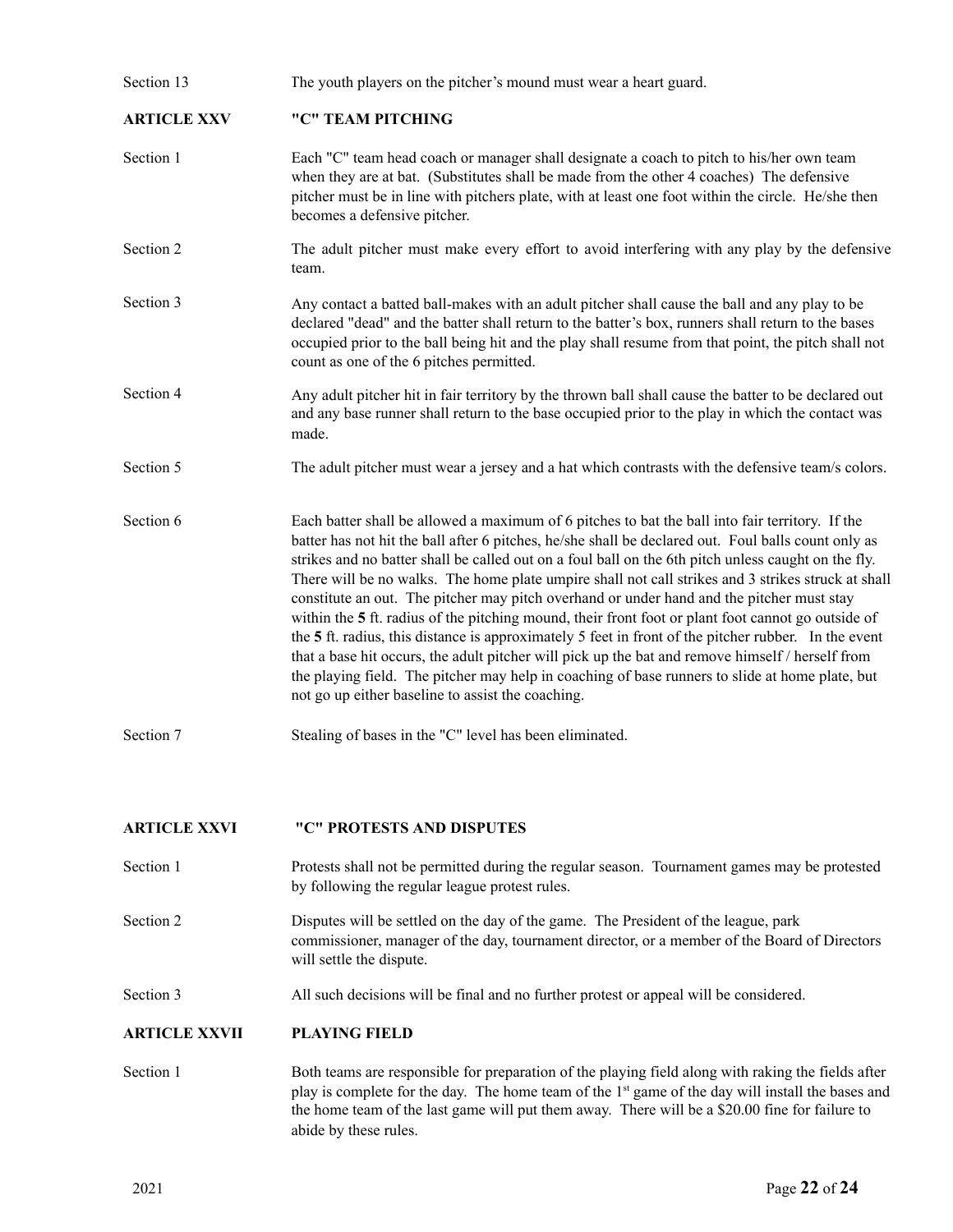| Section 2             | the home team will supply the home plate umpire and the visiting team will supply the base<br>umpire.                                                                                                                        |
|-----------------------|------------------------------------------------------------------------------------------------------------------------------------------------------------------------------------------------------------------------------|
| Section 3             | "C" games will start at 6:15 P.M., and will end at darkness. The Manager of the night will decide if it is<br>unsafe to play and make the call to end game for darkness.                                                     |
| Section 4             | <b>Deleted December 2019</b>                                                                                                                                                                                                 |
| Section 5             | The home team is responsible to log in final score in book in meeting room during regular<br>season. Results are needed to seed tournament.                                                                                  |
| <b>ARTICLE XXVIII</b> | "C" TOURNAMENT RULES                                                                                                                                                                                                         |
| Section 1             | Tournament option: During the "C" tournament the coaches are allowed to bat 10 players and<br>make substitution at top of the $4th$ inning. All players listed on the roster shall dress and play<br>unless sick or injured. |
| Section 2             | All game rules apply. All "C" tournament games are to be played on the front "C" diamond.                                                                                                                                    |

## **ARTICLE XXIX TROPHIES**

Section 1 Trophies to be awarded will be decided each year by the Board of Directors. Trophies will be awarded the night of the championship games. *(League championship, "A" "B" "C" final tourney games)*

## **ARTICLE XXX TOURNAMENT DRAWINGS**

Section 1 "A" tournament will be will be seeded based on regular season records. Teams will be seeded for tournament play according to teams' final league standings. This will be done by the board. Tournament Bracket will be completed according to seeding.

Section 2 "B & C" tournament drawings will be seeded the same the same way as "A" tournament. During the regular season, the home team will be responsible to log game results in book in meeting room.

Section 3 The higher seeded team has choice of Home or Visiting Team throughout the tournament. Example, if the number 1 seed is playing the number 4 seed, then the number 1 seeded team has choice of being the home or visiting team.

Section 4 Records will be determined by the following: 1. Overall wins and losses during regular season. (Record) 2. Head to head competition: *a.* Most wins against each other. If you split games, go to "b"

- *b.* Who gave up the least amount of runs in your two games
- *c.* Who scored the most runs in your two games
- *d.* Who gave up least amount of runs during league